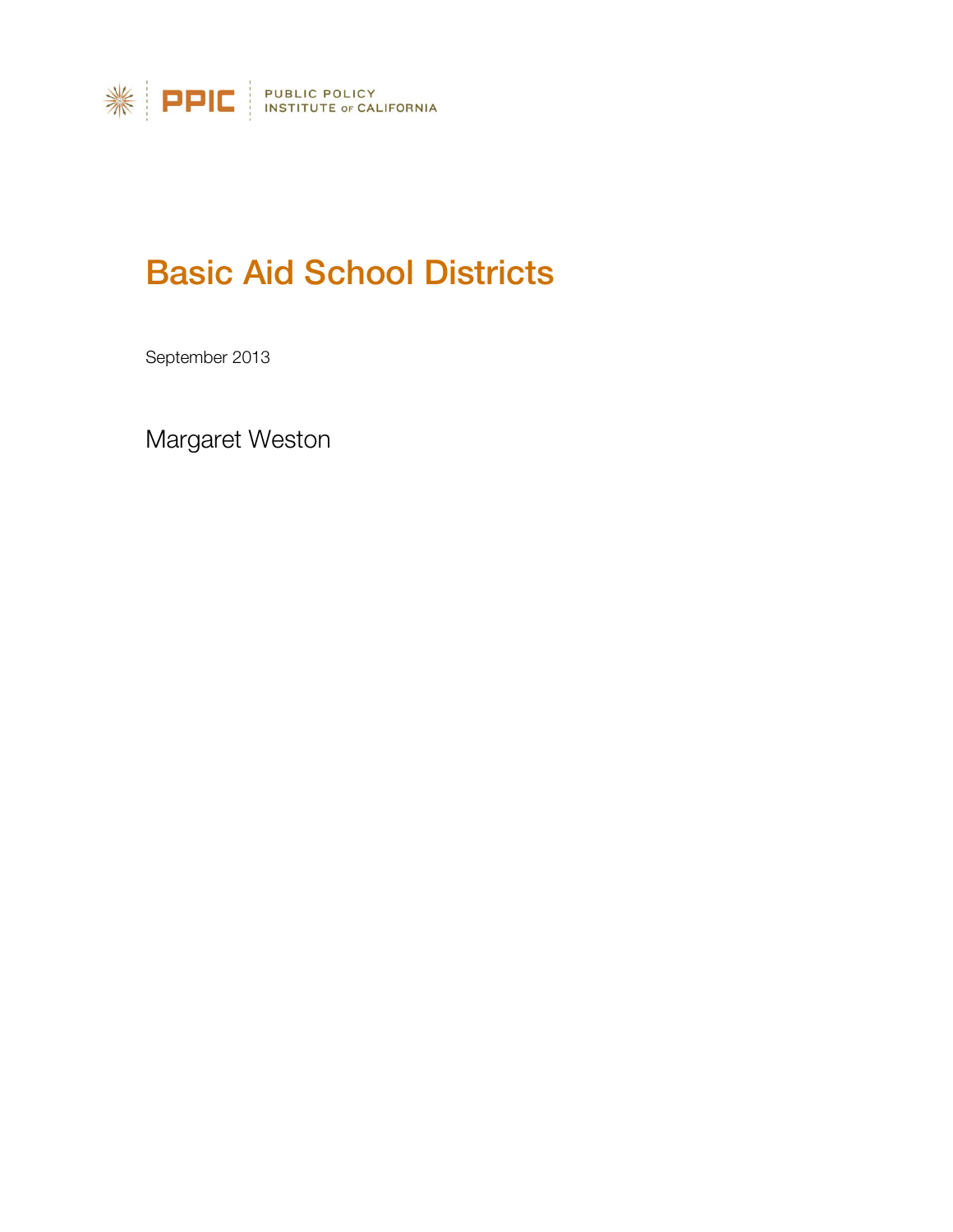## <span id="page-1-0"></span>**Summary**

From 1972 to 2013, California school districts received general purpose funds known as a "revenue limit" through a mix of local property taxes and state aid. Some districts, known as "basic aid" or "excess tax" districts, fund their revenue limit entirely through property taxes and receive no general purpose state aid. They also retain any excess property taxes within their district. Starting in 2013–14, a district's general purpose funds will be calculated through a new Local Control Funding Formula (LCFF). As under the revenue limit system, the LCFF entitlement will be financed through a mix of property taxes and state aid. Although the LCFF entitlement will be greater than the revenue limit entitlement for most districts, a majority of the current basic aid districts will retain their status.

This report focuses on basic aid districts. It describes how districts attain basic aid status and examines how basic aid districts differ from other school districts in their demographic characteristics. Basic aid districts are generally more advantaged than other districts. Their residents have higher average salaries and home values. However, they are not a homogenous group of districts. They are concentrated in the San Francisco Bay Area and along California's eastern border with Nevada; and as one might expect, when basic aid districts are categorized by their geographic location, differences emerge. Coastal basic aid districts have more educated and wealthy residents and very high home prices, while inland basic aid districts tend to be very small, with property taxes spread over fewer students. Some basic aid districts have only become so because of the budget cuts following the Great Recession. Once the LCFF is fully implemented, we can expect most of those districts to lose their basic aid status. Thus, the basic aid districts in the future will largely be the same districts that were basic aid districts prior to the recession.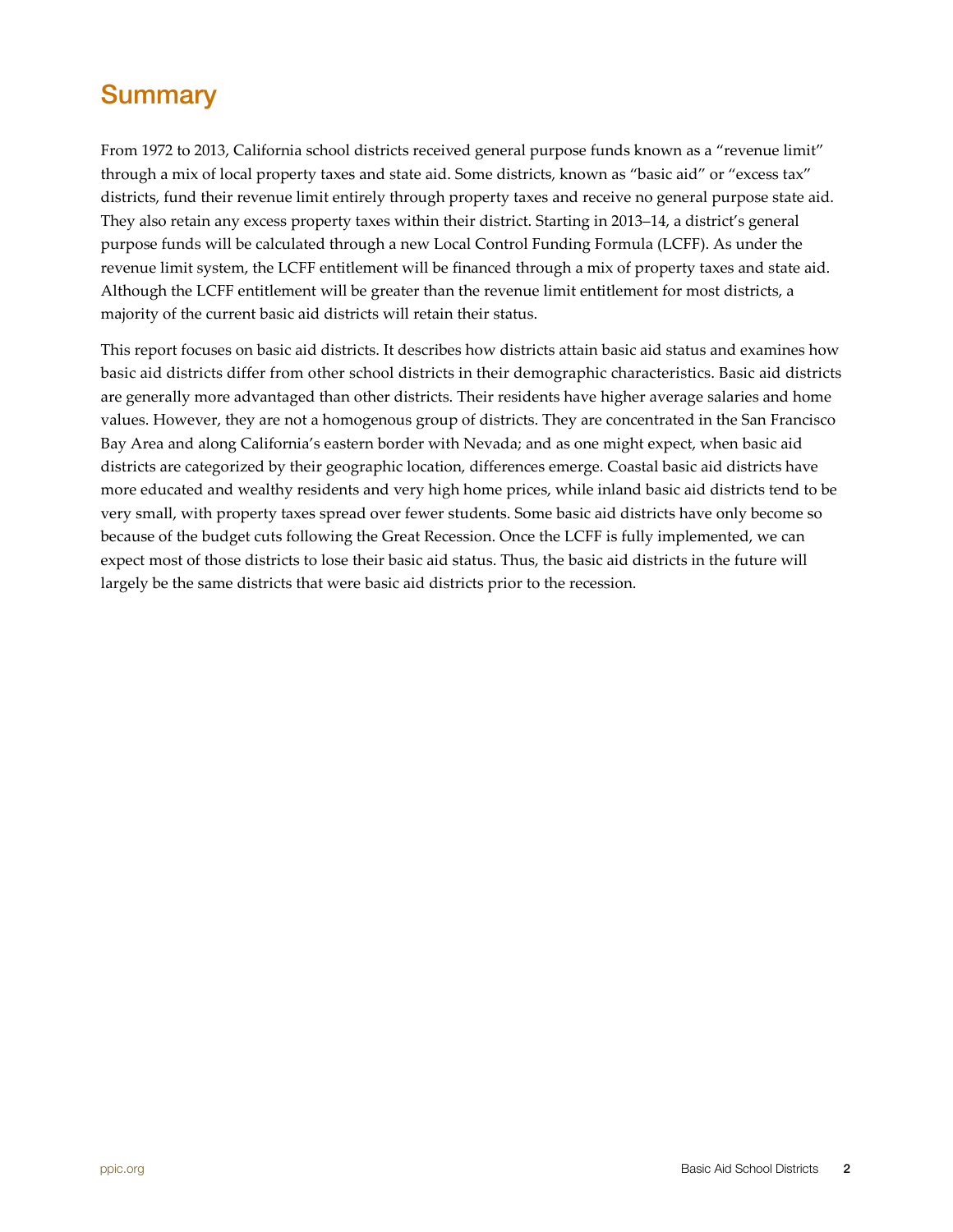## **Contents**

| Summary                                       | $\overline{2}$ |
|-----------------------------------------------|----------------|
| <b>Figures</b>                                | $\overline{4}$ |
| <b>Tables</b>                                 | $\overline{4}$ |
| Abbreviations                                 | 5              |
| <b>Introduction</b>                           | 6              |
| <b>Basic Aid Characteristics</b>              | 9              |
| Location                                      | $\mathbf{9}$   |
| <b>District Type and Size</b>                 | 9              |
| Demographic and Socioeconomic Characteristics | 10             |
| <b>Basic Aid Funding</b>                      | 11             |
| <b>Basic Aid Factors</b>                      | 13             |
| <b>Historical Allocations</b>                 | 13             |
| <b>Tax Assessments</b>                        | 13             |
| Children per Household                        | 14             |
| <b>Revenue Limit Adjustments</b>              | 15             |
| <b>Budget Cuts</b>                            | 16             |
| The Future of Basic Aid Districts             | 18             |
| Modeling the LCFF and Basic Aid Status        | 19             |
| <b>Conclusion</b>                             | 21             |
| <b>References</b>                             | 22             |
| <b>About the Author</b>                       | 24             |
| Acknowledgments                               | 24             |

A technical appendix to this paper is available on the PPIC website: www.ppic.or[g/content/pubs/other/913MWR\\_appendix.pdf](http://www.ppic.org/content/pubs/other/913MWR_appendix.pdf)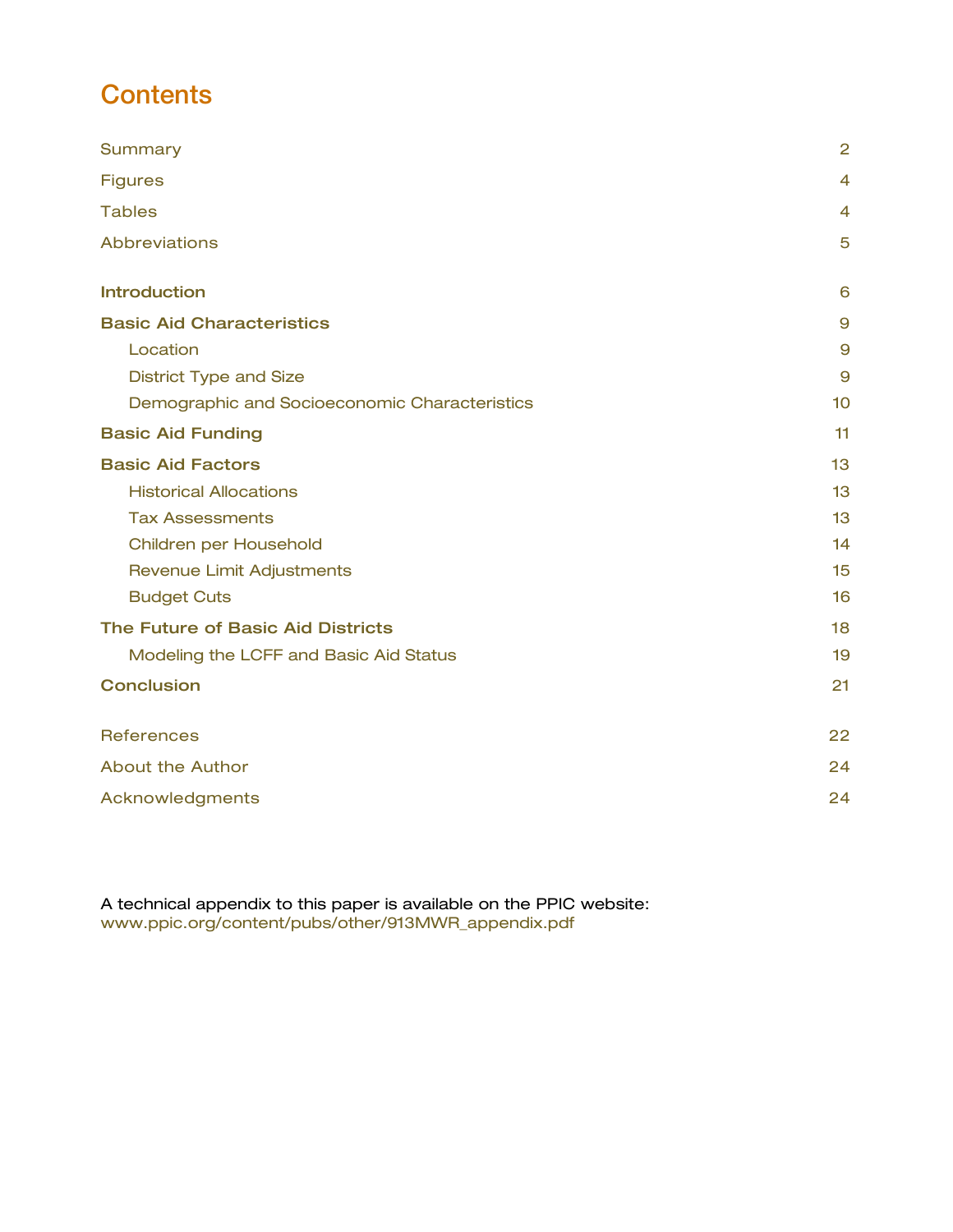## <span id="page-3-0"></span>**Figures**

| 1. School districts receive funding from a variety of sources                                  | 6   |
|------------------------------------------------------------------------------------------------|-----|
| 2. Revenue limits are financed through a mix of property taxes and state aid                   | 7.  |
| 3. Most school districts in California are revenue limit districts dependent<br>upon state aid | 8   |
| 4. Basic aid districts are located primarily along the coast and the Sierras                   | 9   |
| 5. Basic aid districts have more funding than revenue limit districts                          | 11. |
| 6. Revenue limit funds per pupil do not appear to be related to basic aid status               | 16  |
| 7. Recession-induced basic aid districts lost state aid                                        | 17  |

## <span id="page-3-1"></span>**Tables**

| 1. Number of districts and average enrollment by district type and basic aid   |     |
|--------------------------------------------------------------------------------|-----|
| status, 2010-11                                                                | 10  |
| 2. Demographic and socioeconomic characteristics by basic aid status, 2010–11  | 10  |
| 3. Housing characteristics by basic aid status, 2011                           | 14  |
| 4. Most basic aid districts will retain their status after LCFF implementation | 19  |
| 5. Coastal basic aid districts are more likely to lose basic aid status after  |     |
| <b>LCFF</b> implementation                                                     | 20. |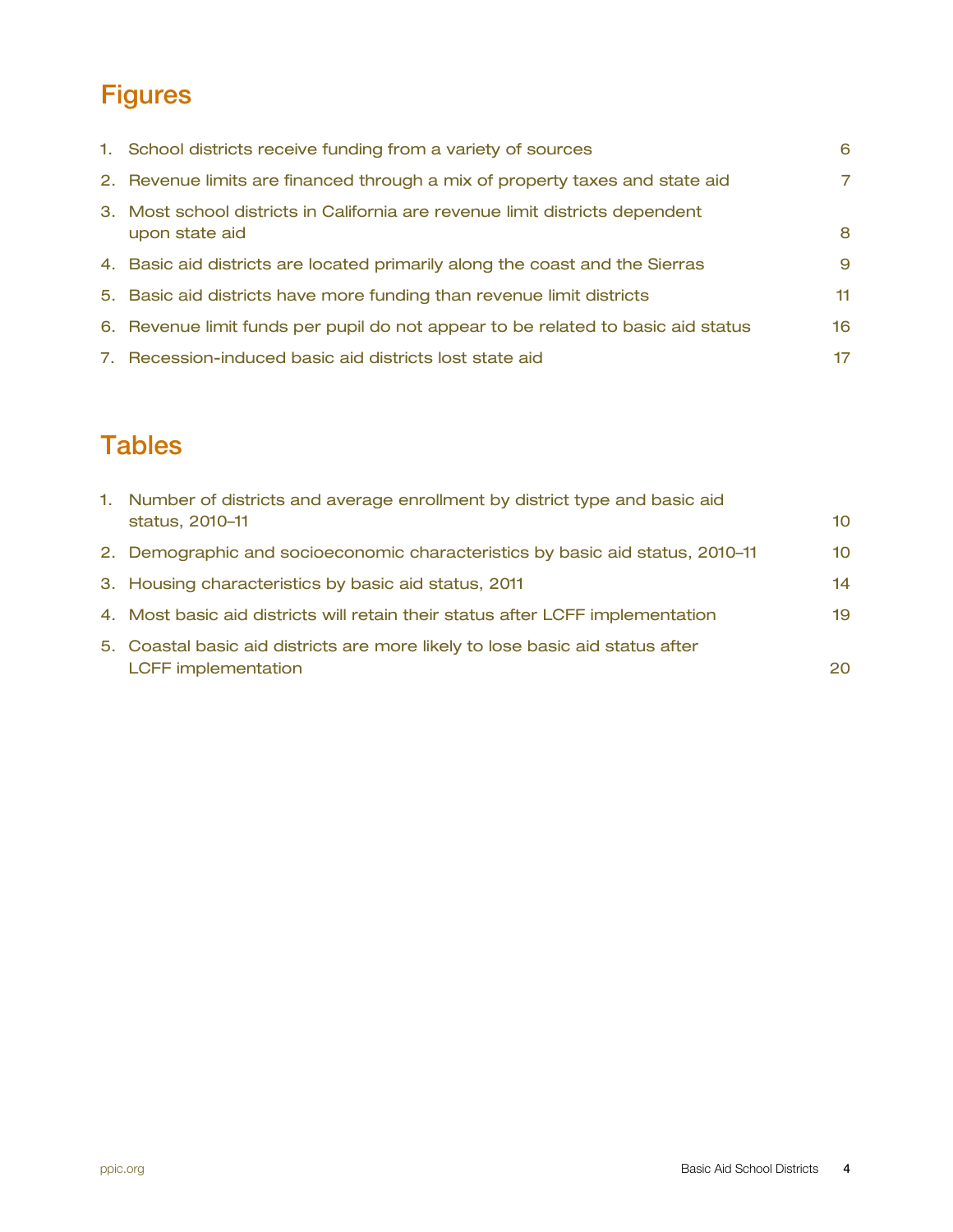## <span id="page-4-0"></span>Abbreviations

| ADA         | Average daily attendance                     |
|-------------|----------------------------------------------|
| API         | Academic Performance Index                   |
| <b>CDE</b>  | California Department of Education           |
| <b>ERAF</b> | <b>Educational Revenue Augmentation Fund</b> |
| <b>LAO</b>  | Legislative Analyst's Office                 |
| <b>LCFF</b> | Local Control Funding Formula                |
| <b>NSS</b>  | Necessary small schools                      |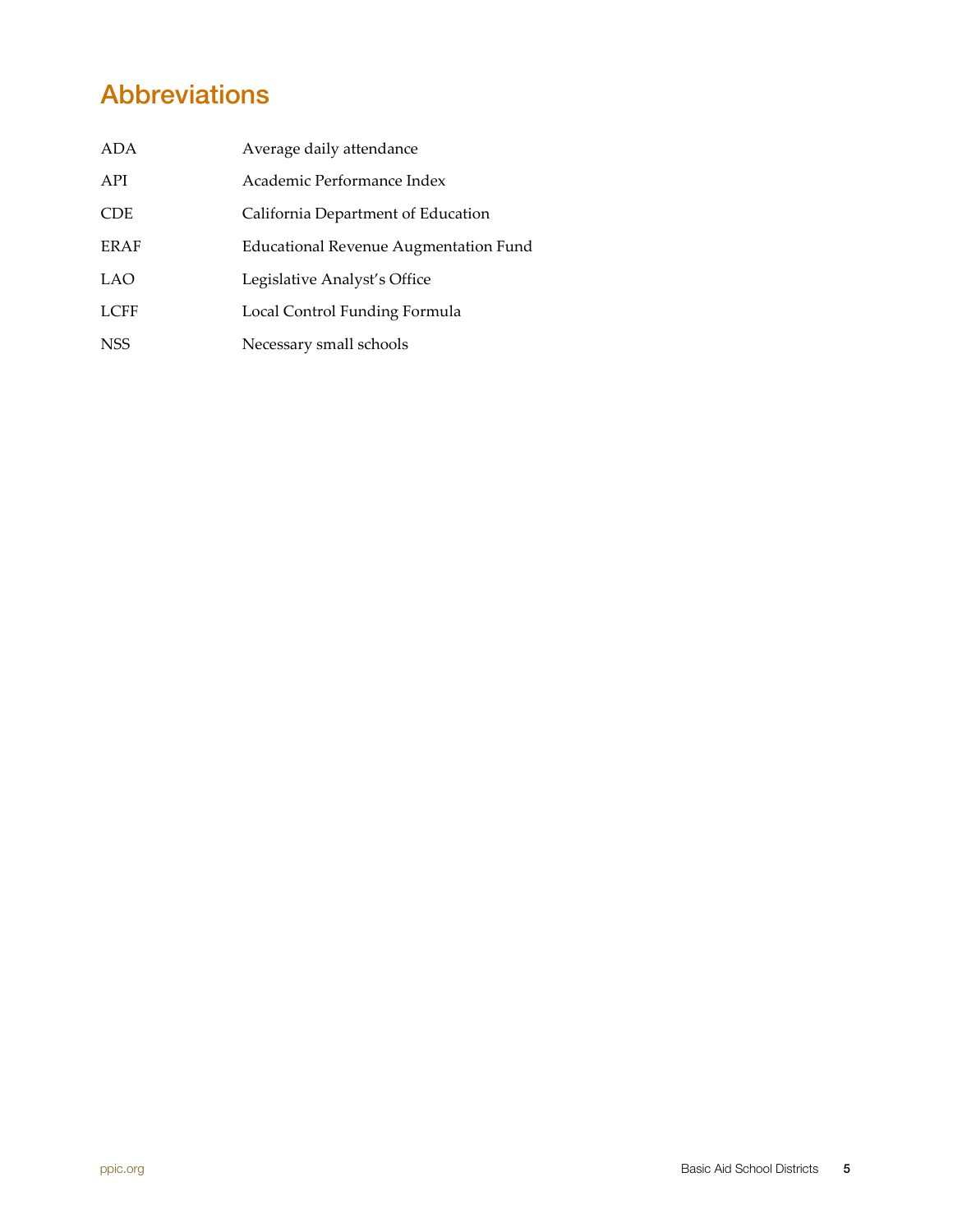# <span id="page-5-0"></span>Introduction

For forty years, school districts in California received revenue from four main sources: "revenue limit" funding (financed through property taxes and state aid), local revenue raised by school districts, state "categorical" aid restricted to specific programs and purposes, and federal categorical aid (Figure 1).



<span id="page-5-1"></span>FIGURE 1 School districts receive funding from a variety of sources

SOURCE: Education Data Partnership.

Revenue limit funding constituted the majority of school financing, providing general purpose funds for basic school operations such as teacher salaries. The revenue limit was a per pupil funding level unique to each school district, based on its historical spending levels.[1](#page-5-2) Figure 2 offers an example of revenue limit financing in the case of two districts with a statewide average revenue limit of \$5,400 per pupil. The first bar represents a district in which property taxes met 35 percent of the revenue limit, or about \$2,000 per pupil (as depicted by the orange section of the bar). The difference between the property taxes per pupil and the revenue limit was filled by state aid, about \$3,400 per pupil (as depicted by the grey section of the bar). Districts that received state aid to meet their revenue limit were called revenue limit districts.

<span id="page-5-2"></span><sup>&</sup>lt;sup>1</sup> Se[e Weston \(2010\) f](http://www.ppic.org/main/publication.asp?i=921)or a description of the history of revenue limits and its calculation. Essentially, each district has a base revenue limit (\$/pupil) based on its 1972–73 expenditures that has since been adjusted for inflation and equalized within six categories of districts based on type (elementary, high school, unified) and size (small, large). The base revenue limit is multiplied by a specific count of average daily attendance (ADA) and then adjusted to reach the total dollar entitlement. The adjustments range from separate allocations for Necessary Small Schools (NSS)—i.e., small, isolated schools—to accounting issues (withdrawing funds for exceeding statutory class size maximums). Total property taxes are then subtracted from the entitlement to calculate state aid.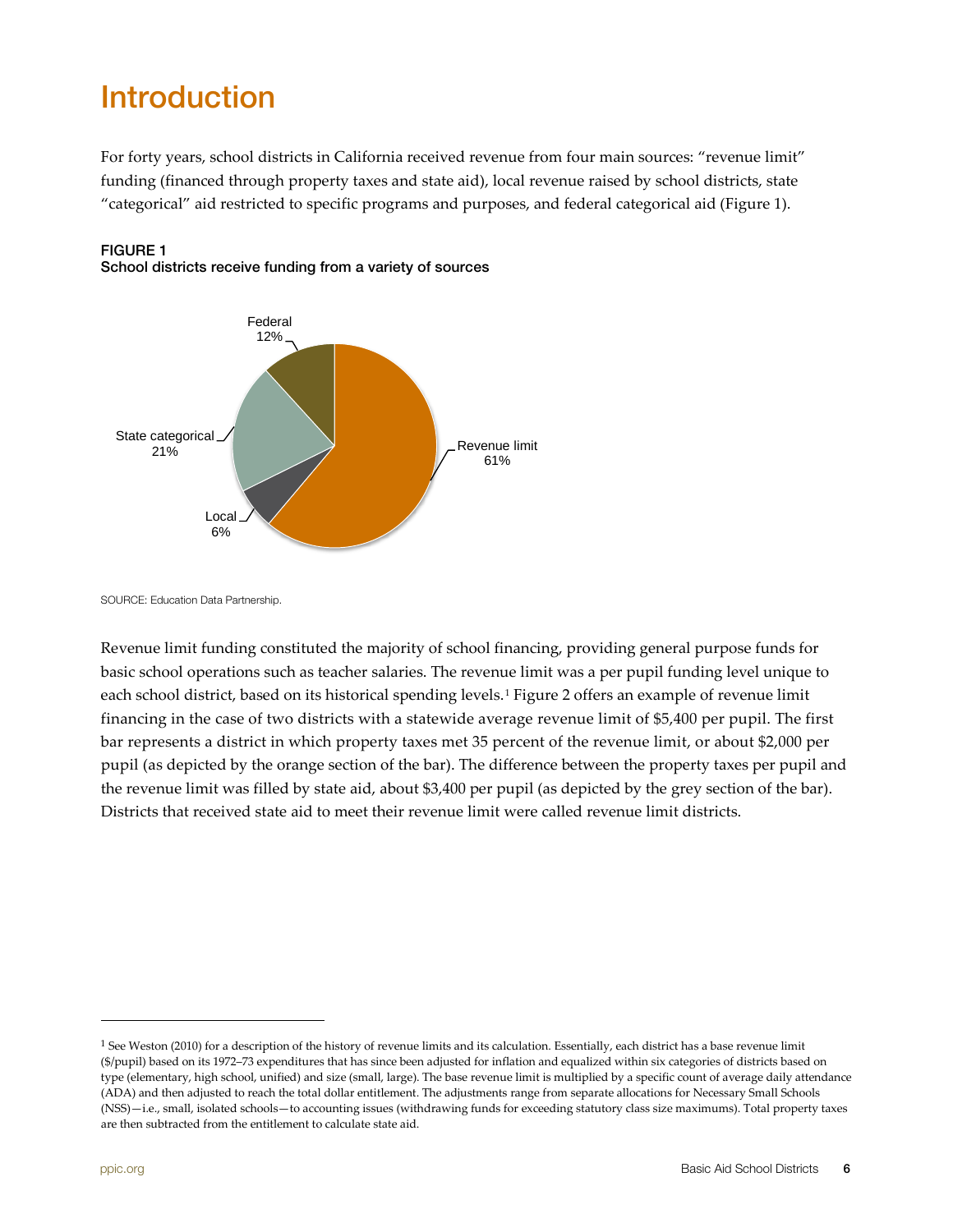

#### <span id="page-6-0"></span>FIGURE 2 Revenue limits are financed through a mix of property taxes and state aid

SOURCE[: PPIC School Finance Model \(2013\).](http://www.ppic.org/main/dataSet.asp?i=1229)

NOTE: All figures and tables exclude statewide benefits that charter school districts and two all-charter districts (Hickman Community Charter and Pioneer Union Elementary in Kings County) receive through the charter school block grant in lieu of revenue limit.

Some districts took in more property taxes than their revenue limit; they were able not only to meet the revenue limit of \$5,400 per pupil but also had some property taxes left over (as represented by the light blue section in the second bar). These districts were called "basic aid" or "excess tax" districts. In 2010–11, 125 districts enrolling 5 percent of California students had excess taxes totaling approximately \$600 million, ranging from \$7 to \$30,000 per pupil. On average, these excess property taxes provided an additional \$2,200 per pupil in these districts. Although this funding was substantial in those districts, if the excess taxes were instead collected by the state and redistributed equally across all districts, they would only have averaged a little more than \$100 per pupil.

The term "basic aid" can be confusing because it would seem to imply that these districts received less funding than other districts—that they received only some basic level of assistance. The term stems from the constitutionally required minimum funding that the state must provide to each district (the greater of \$120 per pupil or \$2,400 in total).[2](#page-6-1) To avoid this confusion, many school finance experts prefer the term "excess taxes" to describe the property taxes that exceed the revenue limit and are retained by the districts.

The vast majority of California's school districts are revenue limit districts. Figure 3 groups districts by the percent of their revenue limit funded by property taxes. Districts in which property taxes cover up to 100 percent of their revenue limit are revenue limit districts, which are represented by the orange bars in the figure. About 13 percent of districts receive property taxes in excess of 100 percent of their revenue limit;

<span id="page-6-1"></span><sup>&</sup>lt;sup>2</sup> Prior to 2003, this minimum had to be met by revenue limit state aid. Even if property taxes exceeded the revenue limit, the state would provide this minimum general purpose funding. Following AB 1754 (Chapter 227, Statutes of 2003), this minimum level of funding could be met by any state funds, including state categorical aid, resulting in a statewide reduction of \$17.8 million to basic aid districts (California Department of Education, 2003). Under Proposition 30 (2012), basic aid districts are entitled to the minimum \$200 per pupil from the Education Protection Account (California Department of Education, 2013).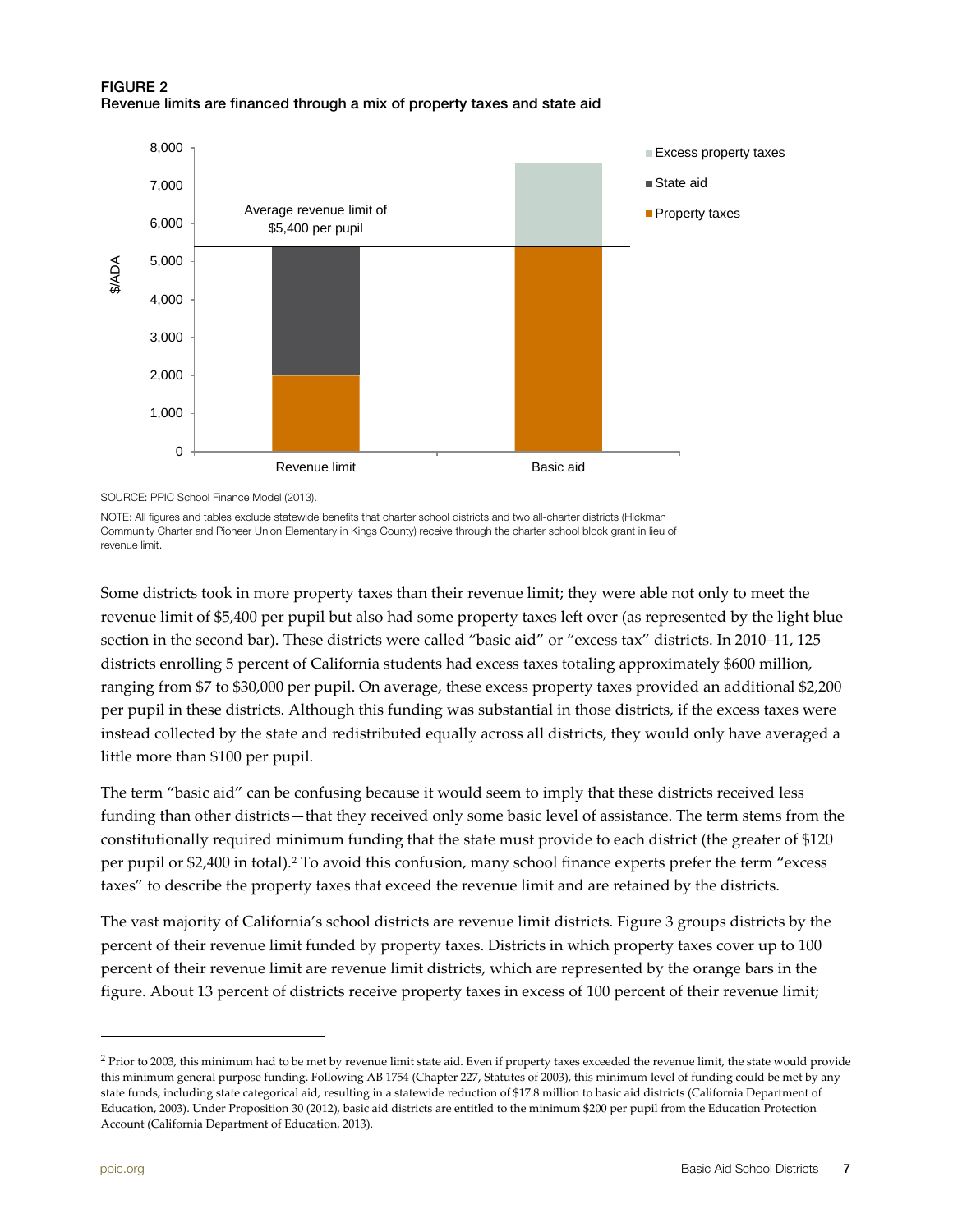these basic aid districts are represented by the grey bars in the figure. Most basic aid districts receive less than twice, or 200 percent, of their revenue limit in property taxes, but in a very few cases, property taxes represent more than four times, or 400 percent, of their revenue limit.



<span id="page-7-0"></span>

Percent revenue limit funded by property taxes

SOURCE: 2010–11 Revenue limit funding calculation, Second Principal Apportionment, California Department of Education.

Starting in 2013–14, revenue limits and half of categorical aid will instead be distributed through the Local Control Funding Formula (LCFF).[3](#page-7-1) This formula provides an average of about \$7,500 per pupil in base funding for all students, although this base rate varies by grade level. On top of this base funding, districts receive an additional 20 percent of the base for each disadvantaged student and even more funding if more than 55 percent of students in the district are disadvantaged. Like the revenue limit system, the district's property taxes will first be applied toward the LCFF entitlement, and then state aid will fill any gap between the entitlement and property taxes. Once fully implemented, the LCFF entitlement for most districts will be much greater than their revenue limit. It is likely that some current basic aid districts will lose their basic aid status because their property taxes will no longer exceed this larger LCFF entitlement. However, as under the old system, many districts are still likely to have property taxes that exceed their entitlement.

Because the process and underlying conditions for basic aid status will remain the same under the LCFF and because back-of-the-envelope calculations suggest that more than three-quarters of current basic aid districts will remain so under the LCFF, it is important to understand what causes districts to become basic aid and which districts are likely to retain their basic aid status. This paper examines the characteristics of basic aid districts, including their geographic location, the demographic and socioeconomic characteristics of their students and residents, and their total funding in comparison to revenue limit districts. We use fiscal year 2010–11 data from th[e PPIC School Finance Model \(2013\) a](http://www.ppic.org/main/dataSet.asp?i=1229)nd the California Department of Education (CDE). Thus, our discussion necessarily focuses on California's school finance system as it existed prior to July 2013. However, we also provide some initial projections with regard to which districts will be basic aid districts upon full implementation of the LCFF.

<span id="page-7-1"></span><sup>3</sup> Chapter 47, Statutes of 2013.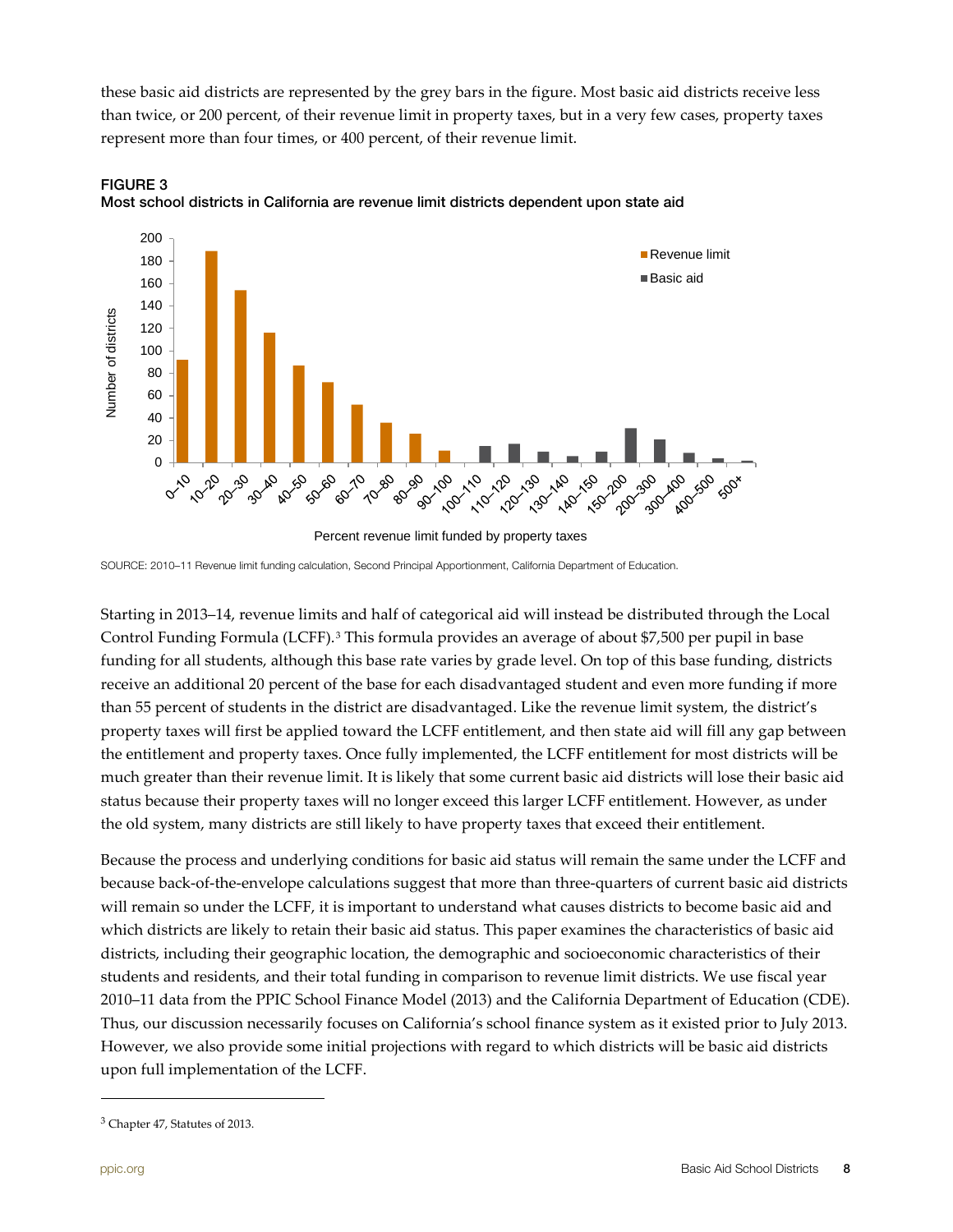# <span id="page-8-0"></span>Basic Aid Characteristics

### <span id="page-8-1"></span>Location

Although basic aid districts are located throughout California, they tend to be concentrated along the northern coast and eastern border of the state, as depicted by the orange shading in Figure 4.[4](#page-8-4) One-third of all of the school districts in the San Francisco Bay Area have excess taxes, and more than 40 percent of all basic aid districts lie in the nine-county Bay Area.<sup>[5](#page-8-5)</sup> About 30 percent of basic aid districts are located along the coast south of the Bay Area, and the remaining 30 percent are located in inland counties.

#### <span id="page-8-3"></span>FIGURE 4



Basic aid districts are located primarily along the coast and the Sierras

SOURCE: California Department of Education (2011).

### <span id="page-8-2"></span>District Type and Size

A majority (63%) of basic aid districts are elementary districts that serve students in grades K–8 (Table 1). Basic aid districts also tend to enroll fewer students compared to revenue limit districts, particularly those located in inland counties. Revenue limit districts enroll 6,400 students, on average, compared to 2,200 students in basic aid districts. As is the case in revenue limit districts, unified basic aid districts enroll more students than high school and elementary basic aid districts.

<span id="page-8-4"></span><sup>4</sup> A complete list of basic aid districts is available each year from the California Department of Education. See the principal apportionment section of the CDE website, which includes "Other Fiscal Information" and therein a link to Section 75.70 of the Revenue and Taxation Code and a list of basic aid districts. For 2010–11, the data are available a[t www.cde.ca.gov/fg/aa/pa/ada75701011.asp](http://www.cde.ca.gov/fg/aa/pa/ada75701011.asp) (basic aid status appears in column H). <sup>5</sup> Basic aid districts are not equally distributed through the nine-county Bay Area: Alameda, Contra Costa, San Francisco, and Solano Counties

<span id="page-8-5"></span>have no basic aid districts. Conversely, 13 of 19 districts in Marin County and 4 of 5 districts in Napa County are basic aid.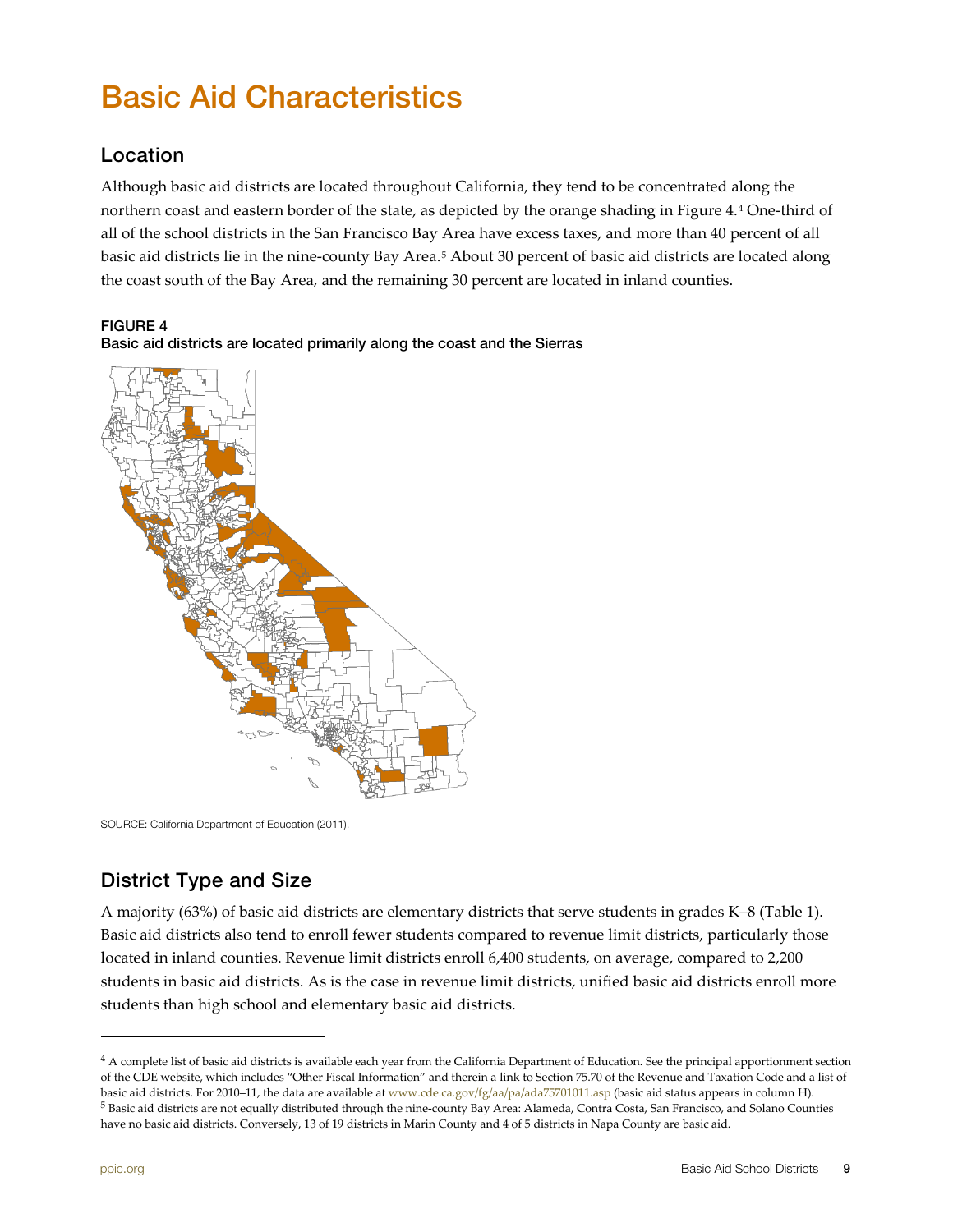|             |                        | <b>Revenue limit</b>  |                        | <b>Basic aid, coastal</b> |                        | <b>Basic aid, inland</b> |
|-------------|------------------------|-----------------------|------------------------|---------------------------|------------------------|--------------------------|
|             | Number of<br>districts | Average<br><b>ADA</b> | Number of<br>districts | Average<br><b>ADA</b>     | Number of<br>districts | Average<br><b>ADA</b>    |
| Elementary  | 464                    | 2.275                 | 54                     | 1.301                     | 25                     | 175                      |
| High School | 69                     | 7.097                 | 12                     | 4.864                     |                        | 767                      |
| Unified     | 302                    | 12.573                | 22                     | 5.780                     | 11                     | 1.084                    |

#### <span id="page-9-1"></span>TABLE 1 Number of districts and average enrollment by district type and basic aid status, 2010–11

SOURCES[: PPIC School Finance Model \(2013\)](http://www.ppic.org/main/dataSet.asp?i=1229).

### <span id="page-9-0"></span>Demographic and Socioeconomic Characteristics

When all basic aid districts are compared to revenue limit districts, basic aid districts appear more advantaged in terms of the income and education of their residents. However, there are big differences between coastal and inland basic aid districts (Table 2). Coastal basic aid districts tend to have substantially higher average household income (\$86,000) compared to revenue limit districts (\$61,000), but inland basic aid districts actually have lower average household income (\$54,000). The proportion of adults with a college degree in coastal basic aid districts is nearly double that of revenue limit and inland basic aid districts. This trend carries over into the percentage of adults who have a graduate degree, with nearly 25 percent of adults in coastal basic aid districts holding a graduate degree compared to less than 10 percent in revenue limit and inland basic aid districts.

Student characteristics closely match the characteristics of adults or households: coastal basic aid districts have fewer students receiving free or reduced-price lunch and fewer English learners. Given the strong relationship between socioeconomic status and test scores, it is not surprising that coastal basic aid districts have the highest average Academic Performance Index (API) scores compared to other districts.<sup>[6](#page-9-3)</sup>

Of course, the coastal areas of the state—and particularly the Bay Area—are generally more advantaged than the rest of the state, with higher median incomes and lower unemployment rates.[7](#page-9-4) However, when coastal basic aid districts are compared only to other coastal revenue limit districts, they still appear advantaged in terms of income and other demographic characteristics.

#### <span id="page-9-2"></span>TABLE 2

|                                   | <b>Revenue limit</b> | <b>Basic aid, coastal</b> | <b>Basic aid, inland</b> |
|-----------------------------------|----------------------|---------------------------|--------------------------|
| Average household income (\$)     | 60,928               | 86,263                    | 53,755                   |
| College-educated adults (%)       | 27                   | 54                        | 27                       |
| Born in California (%)            | 54                   | 48                        | 63                       |
| Household speaks only English (%) | 56                   | 66                        | 87                       |
| White residents (%)               | 40                   | 59                        | 79                       |
| Enrolled in private school (%)    | 8                    | 16                        | 8                        |
| Free and reduced-price lunch (%)  | 57                   | 25                        | 46                       |
| English learners (%)              | 24                   | 17                        | 14                       |
| White students (%)                | 26                   | 47                        | 62                       |
| 2011 API                          | 782                  | 864                       | 797                      |

| Demographic and socioeconomic characteristics by basic aid status, 2010-11 |  |  |
|----------------------------------------------------------------------------|--|--|
|                                                                            |  |  |

SOURCES: American Community Survey Five-Year Averages, U.S. Census Bureau, 2011[; PPIC School Finance Model \(2013\)](http://www.ppic.org/main/dataSet.asp?i=1229)

NOTES: Means are weighted by adult residents, total residents, or district average daily attendance. All differences in means are statistically significant at the 0.01 level.

<span id="page-9-4"></span><span id="page-9-3"></span><sup>6</sup> The API measures the academic performance of schools based on a variety of student assessments. It ranges from 200 to 1000, with a state goal of 800. Coastal basic aid districts exceed the state goal of 800; basic aid and revenue limit districts are, on average, just shy of the state's goal.  $^7$  [Bohn and Schiff \(2011\)](http://www.ppic.org/main/publication.asp?i=965), Franchise Tax Board (2011)[, Johnson \(2002\)](http://www.ppic.org/main/publication.asp?i=153), Legislative Analyst's Office (2000). See also Medina (2012) and accompanying *New York Times* infographics[: www.nytimes.com/interactive/2012/04/14/us/economic-divide-in-california.html?\\_r=1&.](http://www.nytimes.com/interactive/2012/04/14/us/economic-divide-in-california.html?_r=1&)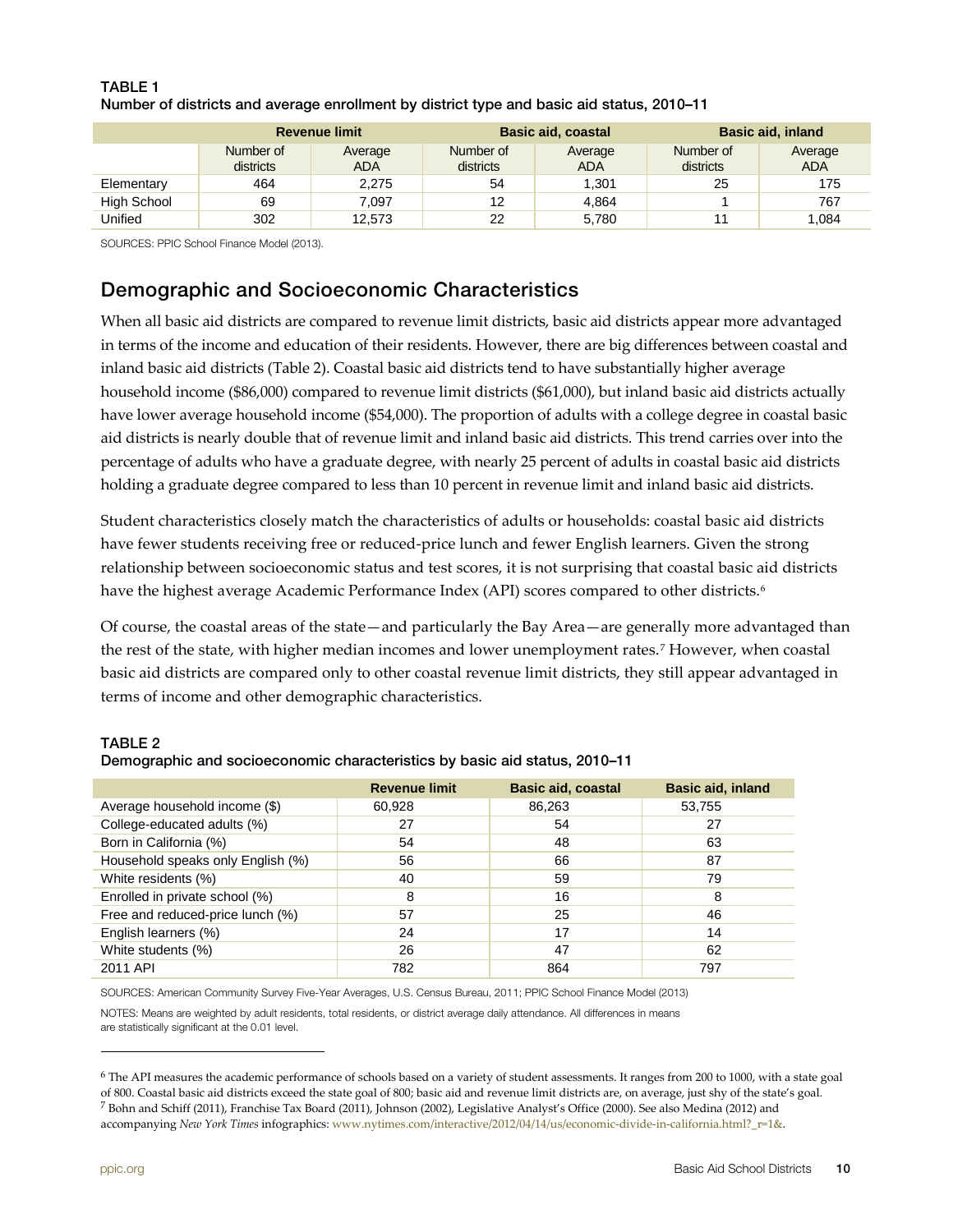# <span id="page-10-0"></span>Basic Aid Funding

Most of the commentaries on basic aid districts focus on the advantages of the additional funding that excess taxes provide and how they contribute to large variations in funding and spending per pupil across California.[8](#page-10-2) Indeed, these excess taxes provide, on average, an additional \$2,200 per pupil. However, some of this difference is offset by other sources of funding. Figure 5 depicts per pupil funding levels by source of revenue for the four main sources of revenue.



#### <span id="page-10-1"></span>FIGURE 5

Basic aid districts have more funding than revenue limit districts

SOURCE[: PPIC School Finance Model \(2013\).](http://www.ppic.org/main/dataSet.asp?i=1229)

NOTES: State categorical excludes regional programs where allocation of funding across members is not available, including special education, regional occupational centers and programs, and the teacher credentialing block grant. Total categorical for districts with excess taxes also include the basic aid reduction.

In addition to having higher excess taxes, basic aid districts raise more local revenue. Coastal basic aid districts raise the most local revenue, approximately \$1,000 per pupil, compared to \$630 per pupil in inland basic aid districts and less than \$300 per pupil in revenue limit districts. Much of this local revenue comes in the form of parcel taxes. Nearly a third (31%) of basic aid districts have parcel taxes—a fee on each parcel of land within the district—compared to just 8 percent of revenue limit districts.<sup>[9](#page-10-3)</sup> Parcel taxes, unlike basic aid status, is largely a Bay Area phenomenon, and districts with parcel taxes share similar demographic characteristics with coastal basic aid districts and are more advantaged than districts without parcel taxes.

In contrast, coastal basic aid districts receive less state and federal categorical aid than revenue limit districts, while inland basic aid districts actually look quite similar to revenue limit districts in this dimension. We would expect basic aid districts to receive less state categorical revenue because the state has reduced categorical aid to basic aid districts by approximately \$400–600 per pupil, so that the aid is commensurate with the cuts that revenue limit districts have taken because of the recession.<sup>[10](#page-10-4)</sup> Since basic aid districts fund their entire revenue limit, their revenue

<span id="page-10-2"></span> $8$  For example, see Freedberg (2011) an[d Weston \(2010\).](http://www.ppic.org/main/publication.asp?i=921) See also Rosenblatt (2008) that details how basic aid districts were largely unaffected by the large cuts to revenue limits due to the Great Recession.

<span id="page-10-4"></span><span id="page-10-3"></span> $9$  See [Brunner \(2001\),](http://www.ppic.org/main/publication.asp?i=127) Chavez and Freedberg (2013), and [Eric McGhee and Margaret Weston \(2013\)](http://www.ppic.org/main/publication.asp?i=1069) for more information about districts with parcel taxes.  $^{10}$  Per SB 70 (Chapter 7, Statutes of 2011), categorical funds were reduced proportionally to cuts sustained by revenue limit districts. Each district's reduction was based on 8.92 percent of its revenue limit subject to the deficit factor. Weston (2010) explains the revenue limit calculation, but basically the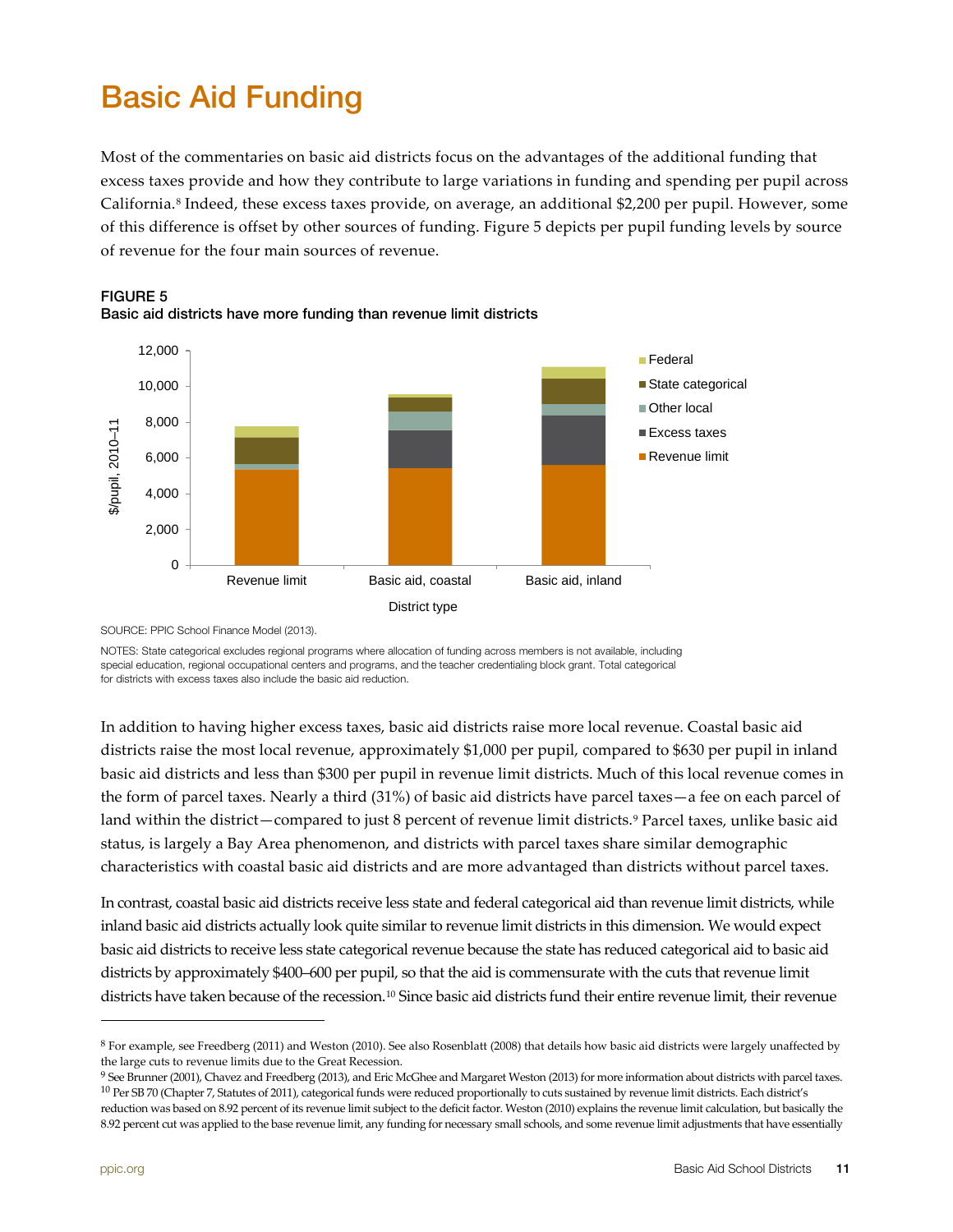limit funding has been largely unaffected by the cuts experienced by the revenue limit districts. We would also expect coastal basic aid districts to receive less state and federal aid because the government programs largely target disadvantaged students.[11](#page-11-0) As noted above, coastal basic aid districts enroll fewer disadvantaged students.

However, state and federal categorical funding of inland basic aid districts is comparable to the funding received by the revenue limit districts, despite the cuts to state categorical aid. As noted above, inland basic aid districts enroll fewer disadvantaged students than revenue limit districts, but they do have many more students on free or reduced-price lunch compared to coastal basic aid districts. In addition, inland basic aid districts receive funding for special federal programs, such as in-lieu property taxes and forest reserves funding. This includes federal impact aid, an in-lieu property tax on federal lands such as American Indian lands and military bases. About 20 percent of inland basic aid districts receive an average of \$430 per pupil in federal impact aid. Only 10 percent of coastal basic aid districts and revenue limit districts receive federal impact aid, and the funding levels are much less. Funding for forest reserves provides another source of federal revenue. Nearly 80 percent of inland basic aid districts receive forest reserves funds averaging \$170 per pupil, compared to less than 30 percent of revenue limit districts with just \$11 per pupil.

While Figure 5, above, displays the average level of each source of funding, there is considerable variation across the state. Some revenue limit districts, typically very small elementary districts, have funding levels comparable to basic aid districts, despite having no excess taxes. Of the 40 districts with more than \$20,000 per pupil in total funding, only 21 are basic aid districts; and altogether, these 40 districts enroll less than 3,800 students. Th[e technical appendix](http://www.ppic.org/content/pubs/other/913MWR_appendix.pdf) of this report provides a graphic presentation of the variation in each source of revenue by basic aid status.

Although basic aid districts have higher average revenues than revenue limit districts, they may also have higher costs. Basic aid districts along the coast offer higher minimum teacher salaries, which in part reflect the labor markets in which they operate and compete for teachers. One way to examine costs is to look at the regional labor market in which districts operate. [Rose and Sengupta \(2007\)](http://www.ppic.org/main/publication.asp?i=740) examined teacher salaries by regional markets across California and found that teacher salaries are higher in areas with higher wages for college-educated non-teachers. With 40 percent of basic aid districts located in the higher-wage Bay Area, their excess taxes may be compensating for the costs not recognized by the state.

In contrast, inland basic aid districts may face extra costs because of their size. About 30 percent of basic aid districts are located in the more rural inland counties. The state has a separate special funding formula for very small, isolated schools that is part of the revenue limit calculation.[12](#page-11-1) More than half of inland basic aid districts reported average daily attendance in these small rural schools that may have qualified for this alternative funding formula at some point over the past 10 years.[13](#page-11-2) The remaining inland basic aid districts have an average enrollment of 900 students. Basic aid districts located in these inland counties may face higher costs from diseconomies of scale that, for revenue limit districts, may be recognized by the state through the special funding program for small and isolated schools.

1

been folded into the base revenue limit (e.g., meals for needy pupils). That total reduction was then acquired through reductions to various categorical programs, with some programs excluded. Basic aid districts were still entitled to the minimum state aid required by the state Constitution.  $11$  [Rose and Weston \(2013\).](http://www.ppic.org/main/publication.asp?i=1047)

<span id="page-11-1"></span><span id="page-11-0"></span><sup>&</sup>lt;sup>12</sup> These schools meet the NSS criteria defined in Education Code 42283 and are eligible for substantially more funding per pupil to compensate for their diseconomies of scale. Districts must have fewer than 2,501 ADA, have an elementary school with fewer than 96 ADA or a high school with fewer than 286 ADA, and meet specified geographical criteria. Funding is based on staffing requirements. [See Weston \(2010\)](http://www.ppic.org/main/publication.asp?i=921) and LAO (2011). The NSS adjustment is a separate funding formula within the revenue limit calculation for these schools.

<span id="page-11-2"></span><sup>&</sup>lt;sup>13</sup> Basic aid districts have enough property taxes to finance these small schools and do not receive state funding. In some cases, current inland basic aid districts were not basic aid districts in the past and received funding through the NSS adjustment. As districts attain basic aid status for several years, they may no longer report NSS ADA because the state is not financing the adjustment. Basic aid districts with these schools can chose to forego the NSS status and therefore not allocate property taxes to these schools according to the NSS formula.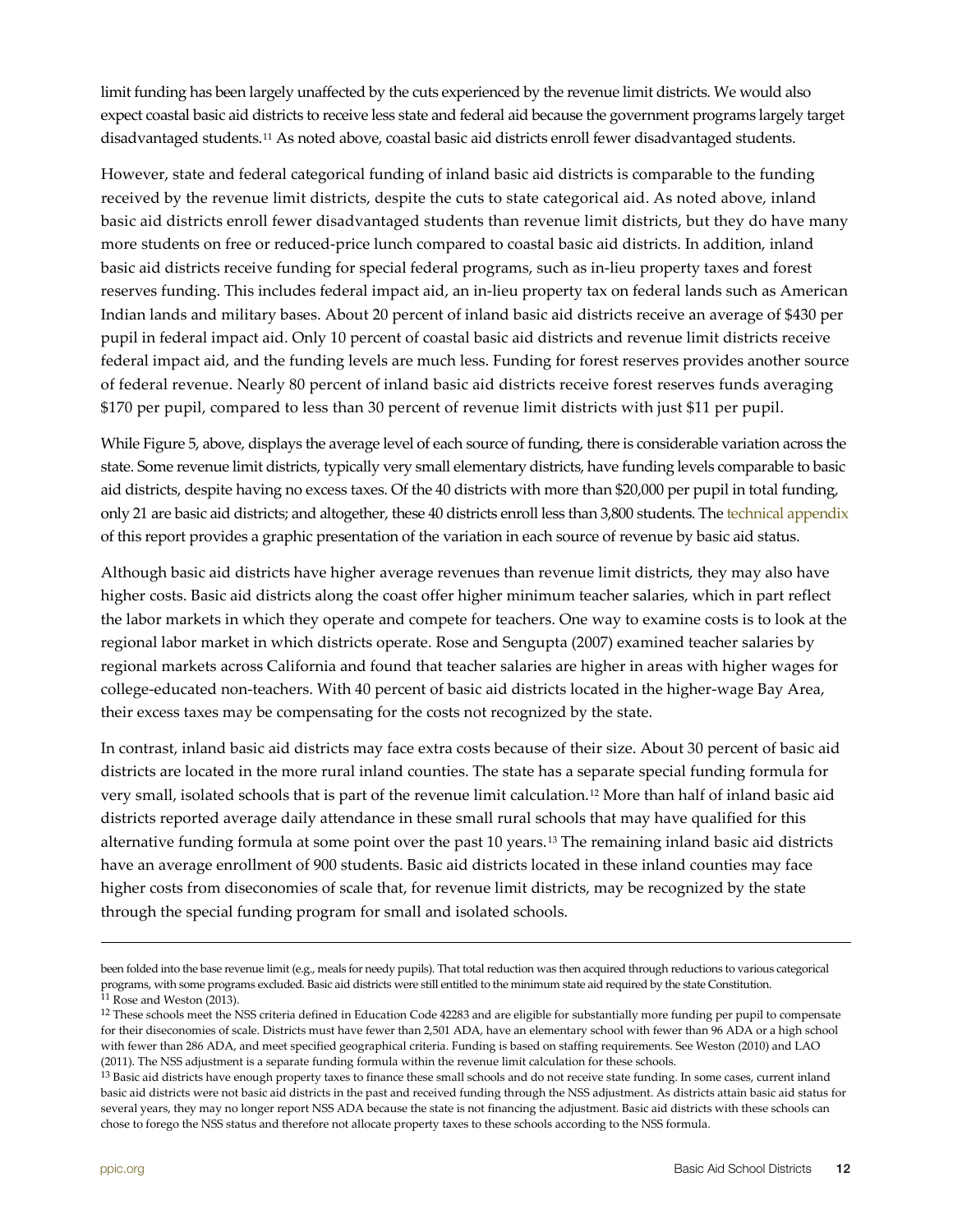# <span id="page-12-0"></span>Basic Aid Factors

The determination of whether or not a school district is a basic aid district depends upon a number of factors. Essentially, property taxes per pupil must be greater than the district's revenue limit to achieve basic aid status. However, as of 2013–14, property taxes will need to exceed the LCFF entitlement.

This section explores the five principal factors that contribute to the determination of whether or not a school district is a basic aid district. The first three factors may explain why a district would have higher-than-average property tax revenue per pupil. Property taxes per pupil are a function of the total taxes collected based on the value of real property in the district, the share of those total taxes allocated to each local government, and the number of pupils over which those taxes are spread. The two other contributing factors relate to the revenue limit; basic aid status is more likely achieved if a district has a lower-than-average revenue limit.

### <span id="page-12-1"></span>Historical Allocations

In 1978, voters passed Proposition 13, which created a uniform statewide property tax of 1 percent of assessed value and limited increases in assessed value to 2 percent per year. Prior to the proposition, school districts and other local governments set their own property tax rates. But with the passage of the proposition, property taxes fell 57 percent and the state needed to devise a way to allocate the reduced property tax revenue.[14](#page-12-3) Senate Bill 154 (Chapter 292, Statutes of 1978) created a one-year solution that was followed by Assembly Bill 8 (Chapter 282, Statutes of 1979). Essentially, AB 8 froze the proportions of property tax allocations among local governments to their pre–Proposition 13 levels. The proportion of countywide property taxes a local government received prior to Proposition 13 would be maintained, with local governments receiving the same *proportion* of the taxes generated by the new 1 percent tax rate. In 2010– 11, the property tax contributed nearly \$50 billion statewide to local governments, with school districts and community colleges receiving 54 percent of all property taxes (California Board of Equalization, 2012).

A substantial difference existed across counties, however, in the distribution of the *average* 54 percent allocation of property tax revenues to school districts. And such differences still exist. For example, in Alpine County, 26 percent of property taxes go to education and 62 percent to county government. In Santa Clara County, 62 percent of property taxes are allocated to education, 15 percent to the county government, and 9 percent to city governments. The [technical appendix](http://www.ppic.org/content/pubs/other/913MWR_appendix.pdf) of this report provides the Board of Equalization property tax allocations among local governments by county.[15](#page-12-4)

The exact proportion of the 1 percent property tax provided to each school district is not readily available. However, it is likely that the difference in the share of the property taxes allocated among local governments, as well as the share of the education allocation among various school districts within a county, may contribute to basic aid status.

### <span id="page-12-2"></span>Tax Assessments

Geographic differences in property assessments are also a contributing factor to the variation in property tax revenue per pupil. Although the assessed value of properties by school district is not readily available, the American Community Survey asks respondents about their home values, which are available by school

<span id="page-12-3"></span><sup>&</sup>lt;sup>14</sup> O'Sullivan, Sexton, and Sheffrin (1995).

<span id="page-12-4"></span><sup>&</sup>lt;sup>15</sup> See California Board of Equalization Annual Report (2012), Statistical Appendix, Table 15.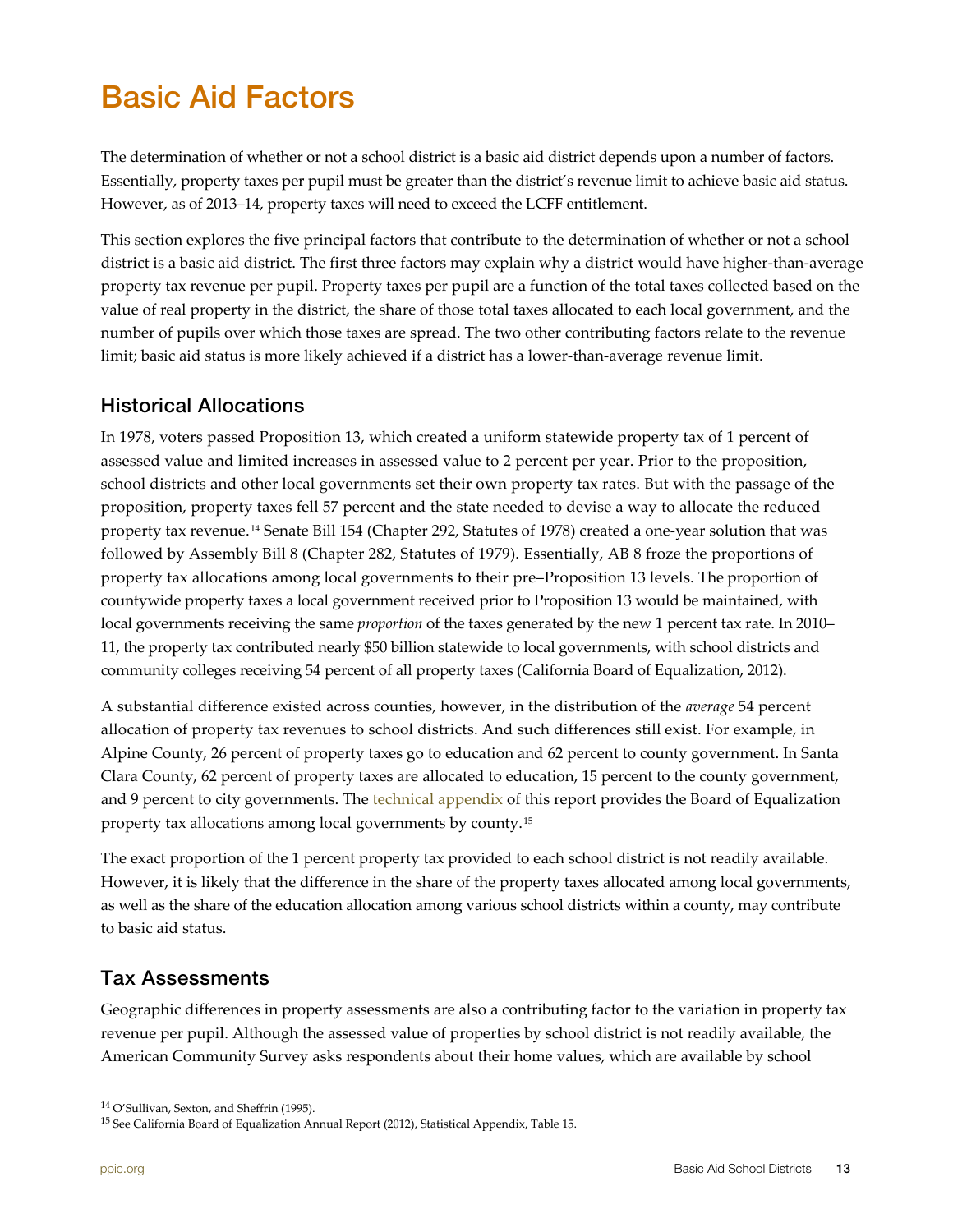district and are related to assessed value. Obviously, the 1 percent property tax produces more revenue on more-expensive homes, and the median value of homes is much greater in coastal basic aid districts than in revenue limit districts (Table 3). In fact, 33 percent of the homes in coastal basic aid districts are valued at \$1 million or more compared to just 7 percent of the homes in revenue limit districts.<sup>[16](#page-13-2)</sup>

#### <span id="page-13-1"></span>TABLE 3

#### Housing characteristics by basic aid status, 2011

|                                                | Revenue<br>limit | Basic aid,<br>coastal | Basic aid,<br>inland |
|------------------------------------------------|------------------|-----------------------|----------------------|
| Median Value (\$)                              | 428.617          | 813.967               | 389,253              |
| Valued at \$1 million or more (%)              |                  | 33                    |                      |
| Residents moved into residence before 1990 (%) | 37               | 39                    | 42                   |
| Residents moved into residence after 2005 (%)  | 41               | 41                    | 37                   |
| Owners (%)                                     | 58               | 57                    | 72                   |

SOURCES: American Community Survey Five-Year Averages; U.S. Census Bureau, 2011.

NOTES: Means weighted by number of housing units. All differences in means are statistically significant at the 0.01 level.

The effect of higher property taxes due to higher home values is likely mitigated somewhat by the way property taxes are assessed in California (i.e., property taxes are assessed on the price of a home when it is sold). Under Proposition 13, assessed values are allowed to increase no more than 2 percent per year. Therefore, the actual value of a house—the expected price it would receive if sold—may not always match its assessed value. This is particularly true of residents who have lived in their homes for a long time. As shown in Table 3, a higher percentage of residents in basic aid districts have lived in the same home for at least 20 years (since before 1990) compared to residents in revenue limit districts. This may mean that residents in basic aid districts are paying taxes on an assessed value much lower than market value.

Inland basic aid districts differ from coastal basic aid districts in several ways. The inland districts have lower average home values and a higher share of residents living in homes that likely have a lower assessed value than market value. However, these districts may have other forms of property wealth. For example, forest and timber production represent a large share of the Sierra economy. Not surprisingly, inland basic aid districts are more likely to receive revenue from the timber yield tax. About 57 percent of inland basic aid districts received timber yield tax revenues averaging \$10 per pupil in 2010–11. Total statewide timber yield tax revenues allocated to schools in 2010–11 was less than \$2 million, or about 33 cents per pupil. In contrast, about 30 percent of revenue limit and coastal basic aid districts receive timber yield revenue of a few dollars per pupil.

### <span id="page-13-0"></span>Children per Household

A third possible property tax explanation for basic aid status is the number of students per household. Basic aid districts generally have fewer children per household, and thus the total property taxes generated are spread over fewer children, resulting in more property tax revenue per pupil. There are 0.52 children per household in revenue limit districts compared with 0.36 children per household in coastal basic aid districts

<span id="page-13-2"></span><sup>16</sup> One might argue that revenue limit districts *throughout* California are not an appropriate comparison group for *coastal* basic aid districts. However, when we restrict the comparison group to coastal revenue limit districts, the differences remain; and if we further restrict our analysis to Bay Area basic aid and revenue limit districts, the differences remain.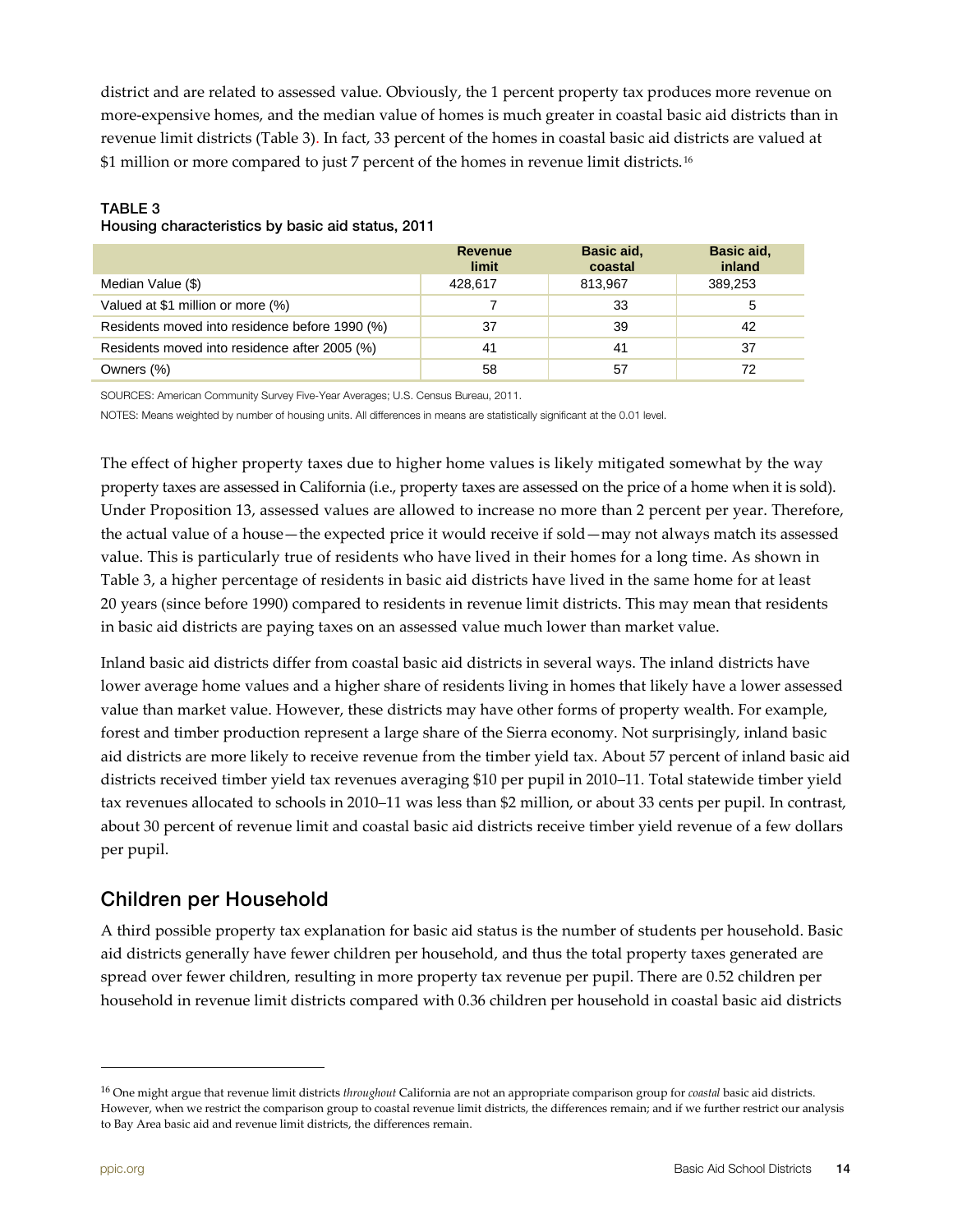and 0.18 children per household in inland basic aid districts. All else equal, fewer children per household would lead to more property taxes per pupil.

So far, the explanations for greater property taxes per pupil have focused on static levels, rather than historical changes. The allocation of property taxes among local governments is frozen at AB 8 levels, which means that the distribution has remained static.<sup>[17](#page-14-1)</sup> Yet the number of basic aid districts has been increasing over time. One can imagine, particularly in the peak years of the housing bubble, that growth in property taxes due to increasing home prices may have led some districts into basic aid status. Similarly, changes in student enrollment could lead to changes in property taxes per pupil over time. A decline in the number of students within the district over time (assuming no change in other district factors such as home values) may induce a district into basic aid status, since the property taxes generated are spread over fewer students. Declining enrollment has been a particular issue in inland basic aid districts, where average daily attendance for these districts in 2010 was 22 percent lower than its 2005 level. This compares to a total reduction in enrollment of about 2 percent in revenue limit districts and a *growth* of 3 percent in coastal basic aid districts.

### <span id="page-14-0"></span>Revenue Limit Adjustments

In the preceding sections, we examined differences between basic aid and revenue limit districts related to property taxes per pupil. In this section, we explore factors related to revenue limits that may explain basic aid status.

Revenue limits are based on historical expenditures that have been updated for inflation and equalization over time. One possible explanation for basic aid status might be a lower-than-average revenue limit, which might occur for two reasons: First, despite equalization efforts, a district might still have a very low per pupil entitlement. Revenue limits have been equalized within six categories of districts based on their type (elementary, high school, unified) and size (small, large). Elementary districts have the lowest average revenue limits and high school districts have the highest. Small districts within each district type have larger revenue limits. A second possible reason for basic aid status is that a district may have gained few "adjustments" or "add-ons" during the revenue limit calculation[. Weston \(2010\)](http://www.ppic.org/main/publication.asp?i=921) documents these adjustments, most of which are small in magnitude and based on historical factors.

Despite these possible explanations, lower revenue limits do not appear to be the driving force behind basic aid status. Revenue limits are about \$86 per pupil greater, on average, in basic aid districts than in revenue limit districts. However, this average difference is not statistically significant and is highly related to the number of districts that fall into each of the six district type/size equalization categories. As we noted above, most basic aid districts are elementary districts and much smaller than revenue limit districts. Figure 6 shows total revenue limit funds per pupil for elementary districts by size and basic aid status.

Regardless of basic aid status, very small districts have the largest revenue limits due to the special NSS funding formula for very small, isolated schools. As district size increases, particularly above about 2,000 students, there is less variation in revenue limit funds per pupil, with almost all districts falling along the

<span id="page-14-1"></span><sup>&</sup>lt;sup>17</sup> The only exception to this is that in the 1990s, the state twice changed the property tax allocation system under the auspices of the Educational Revenue Augmentation Fund (ERAF). This legislation shifted property tax revenue from the cities, county, and special districts to K–14 school agencies in order to reduce revenue limit state aid. See Legislative Analyst's Office (2006) and League of California Cities (2009) for more information about ERAF.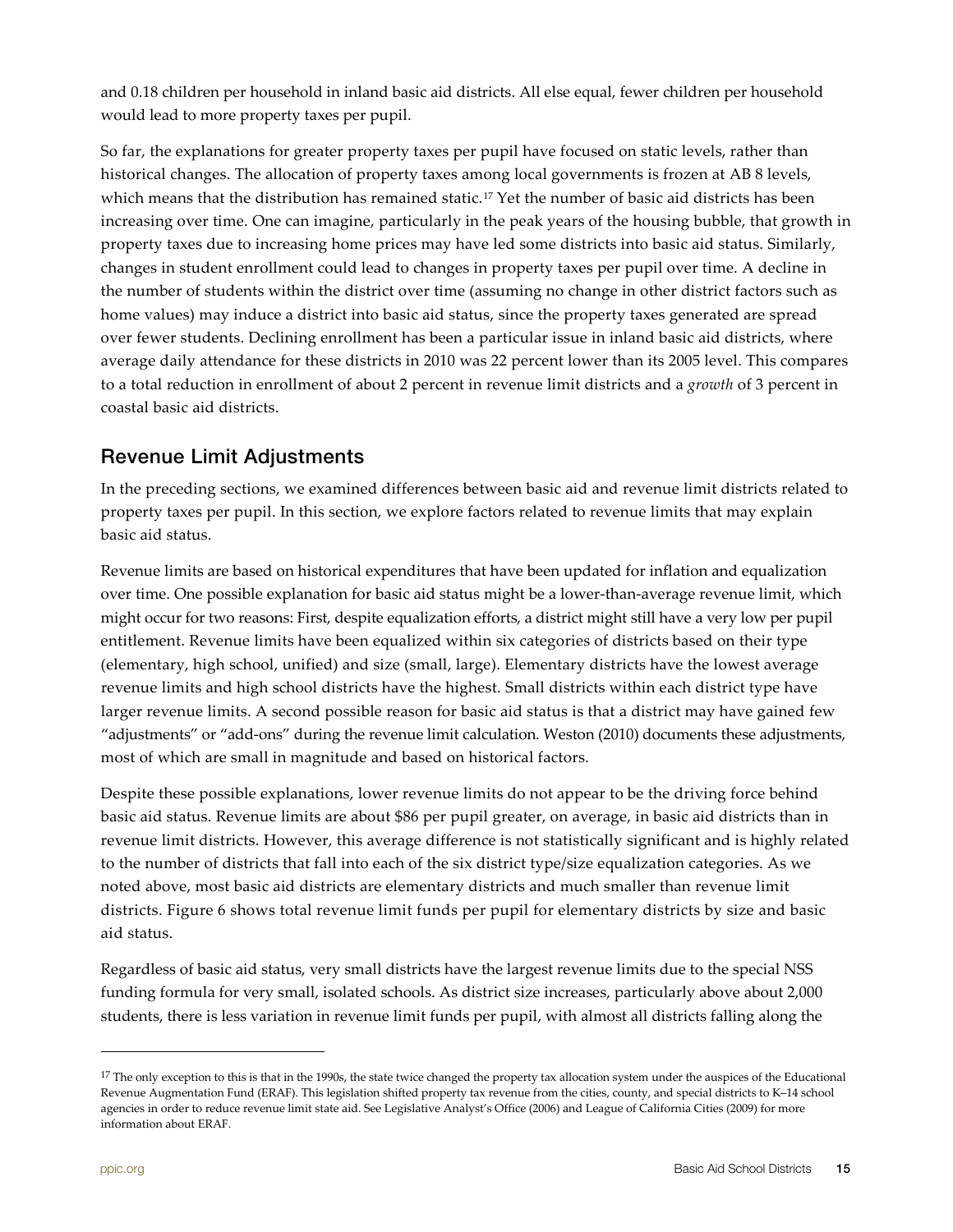same line of about \$5,000 per pupil. Most of the variation in revenue limit funds per pupil comes from "addons" or "adjustments" made in the revenue limit calculation. There does not appear to be any relationship between revenue limit funds per pupil and basic aid status.



<span id="page-15-1"></span>

SOURCE: Revenue limit and base adjustment calculations are based on Second Principal Apportionment, California Department of Education (2011).

NOTES: The figure depicts total revenue limits for 2010–11. The figure excludes 23 districts with more than 10,000 students each.

### <span id="page-15-0"></span>Budget Cuts

Although the revenue limit entitlement does not appear to be associated with basic aid status, a related issue has induced some districts into basic aid status over the past few years. When the state cannot afford to pay for the entire revenue limit, it applies a "deficit factor," the proportion of funding it can afford. Since the Great Recession, revenue limit funding is about 20 percent below statutory funding levels.<sup>[18](#page-15-2)</sup> This deficit means that some districts have become basic aid districts because the overall revenue limit has declined, rather than because of a substantial increase in property taxes. Prior to the recession, property taxes covered 80–100 percent of these districts' revenue limit. Of the 125 basic aid districts in existence today, 32 have become basic aid districts only because of the deficit factor.

Figure 7 shows how a district may have become a "recession-induced" basic aid district as a result of the deficit factor. The first bar in the figure represents a district in 2007–08 with a revenue limit of \$6,500 per pupil. The district's property taxes covered \$5,500 per pupil, as represented by the orange segment of the bar. To meet the \$6,500 revenue limit, the state provided \$1,000 per pupil (grey segment of the bar). In 2010– 11, because of the approximate 0.80 deficit factor, the district's revenue limit is \$5,200. The district still receives \$5,500 in property taxes, which means that property taxes cover the entire \$5,200 revenue limit (orange bar) and it now has \$300 per pupil in excess taxes (light blue bar). Although this district has now become a basic aid district, it lost \$1,000 per pupil in revenue limit state aid. Districts that were basic aid

<span id="page-15-2"></span> $^{18}$  In 2010–11, the deficit factor was 0.82037. In 2012–13, the deficit factor was 0.77728. The deficit factor is not applied to the entire entitlement, although base revenue limits and the large adjustments (NSS and the base adjustment) are subject to the deficit factor.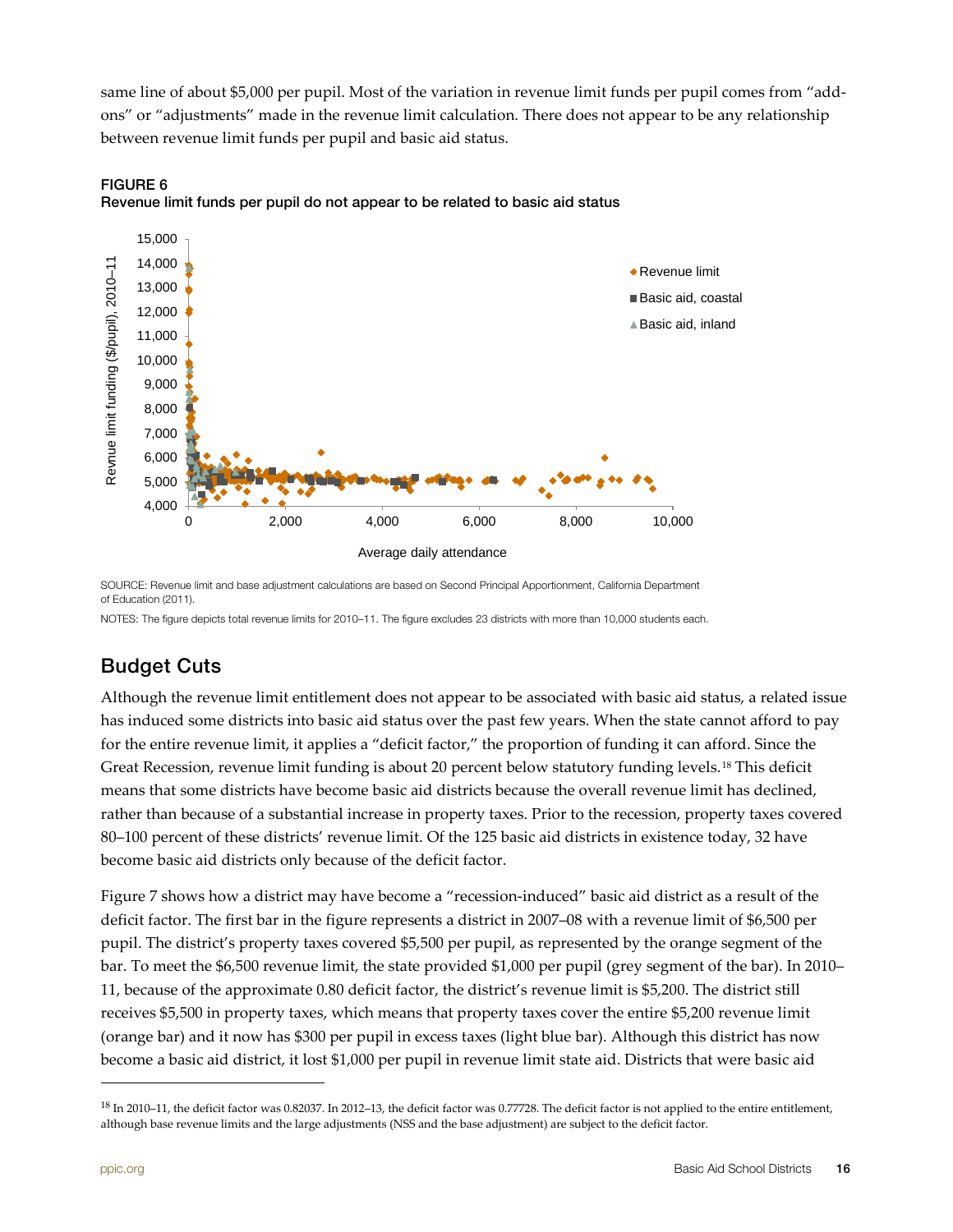districts prior to 2007–08 did not lose state aid because of the deficit factor, although, as described earlier, they did lose some categorical funding. Excess taxes in recession-induced basic aid districts totaled \$63 million in 2010–11, compared to excess taxes of \$523 million in more traditional basic aid districts. As the state restores the funding cuts through the LCFF, we would expect recession-induced basic aid districts to drop out of basic aid status, a topic explored further in the following section.



### <span id="page-16-0"></span>FIGURE 7 Recession-induced basic aid districts lost state aid

NOTE: This figure is intended for illustrative purposes and assumes no change in property taxes per pupil since 2007.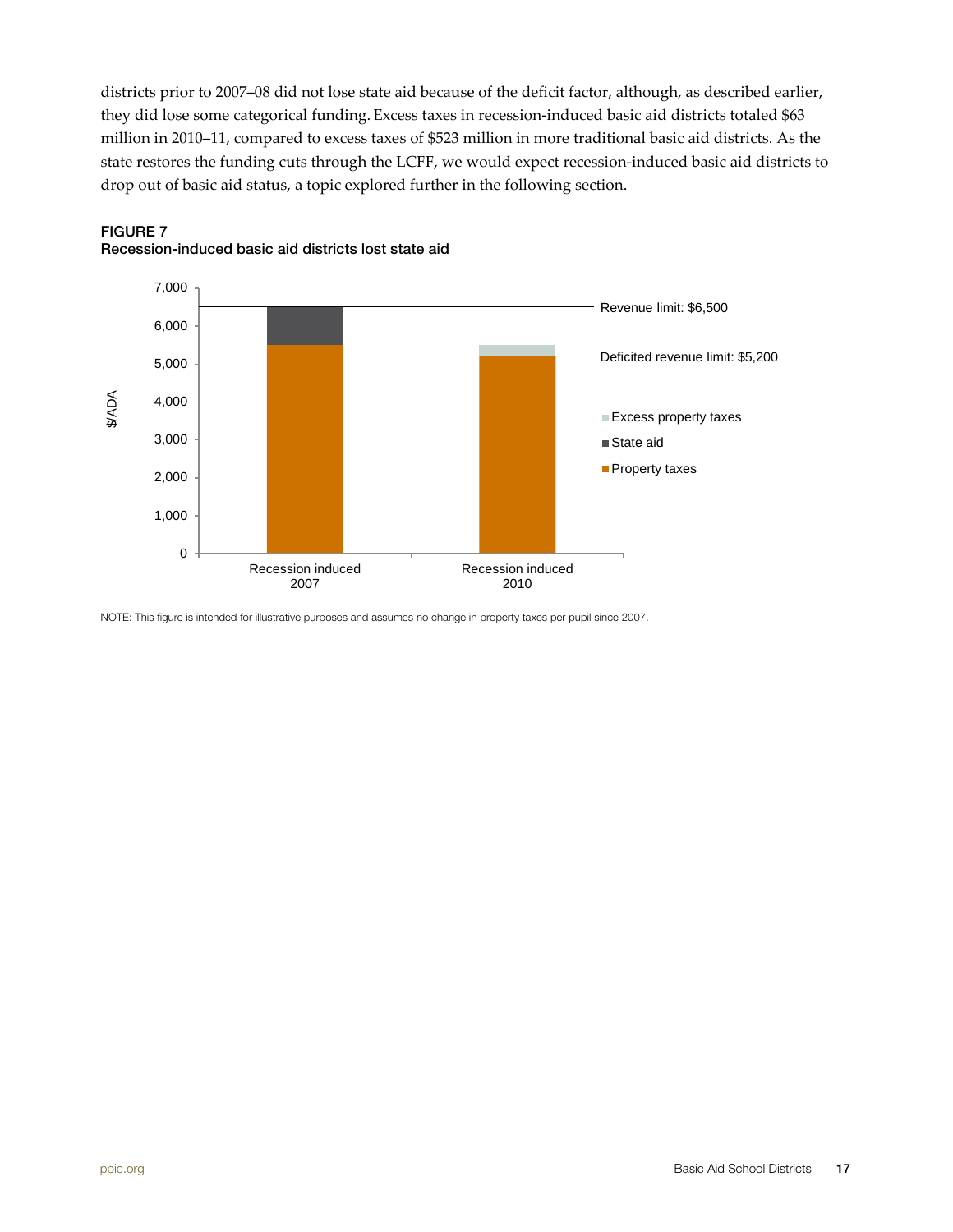# <span id="page-17-0"></span>The Future of Basic Aid Districts

During the debates over the LCFF in policy committees and in the media, much of the discussion focused on the "losers"—districts with few disadvantaged students that would not gain much from the LCFF. As discussed above, coastal basic aid districts have more affluent residents and would likely not benefit from the new funding formula. Indeed, of the 124 districts with less than 20 percent of students on free or reduced-price lunch, more than a third are basic aid districts, and 56 percent of these districts are either basic aid districts or have parcel taxes or both.

In response to these concerns, the legislature recently adopted two changes that will benefit basic aid districts. The first was included in the state's elimination of redevelopment agencies. In the interest of financing redevelopment projects, the agencies received most of the growth in property tax revenue from the project areas. And with the elimination of redevelopment agencies, there was some question as to how to allocate their property taxes; specifically, whether they would be allocated according to AB 8 or through a new formula.<sup>[19](#page-17-1)</sup> The legislature ultimately passed ABX1 26, which dissolved redevelopment agencies and created a process to unwind their financial obligations and assets.[20](#page-17-2) The property taxes previously allocated to redevelopment agencies have begun to be allocated through AB 8, which means that they are largely benefitting education, which receives the majority of property taxes. This also means that the state has saved money in revenue limit districts because these property taxes reduce the amount of revenue limit state aid. However, in basic aid districts these property taxes increase their excess taxes. Thus, in the short term, the end of redevelopment agencies has likely benefitted basic aid districts. In the longer term, the effect is more uncertain.<sup>[21](#page-17-3)</sup>

A second policy likely to benefit basic aid districts relates to the transition to the LCFF and how districts are held harmless from changes in funding from the LCFF. If the LCFF entitlement were treated exactly as revenue limits, district property taxes would have counted against the total LCFF entitlement. Since categorical programs are folded into the LCFF entitlement, property taxes would then finance some of these categorical programs previously paid for by the state. Furthermore, since the overall entitlement is larger than current levels, some districts would have lost their basic aid status. However, for some districts—particularly those that do not serve many disadvantaged students—the LCFF entitlement was less than what those districts would have received under the prior system as the economy recovered and funding cuts were restored. These districts—that include many basic aid districts—were considered LCFF "losers." Ultimately, all districts will be held harmless to their pre-recession funding levels.<sup>[22](#page-17-4)</sup>

<span id="page-17-1"></span><sup>&</sup>lt;sup>19</sup> The initial redevelopment elimination bills (AB 101 and SB 77, 2011) would have allocated the redevelopment property taxes equally on a per pupil basis to all school districts in a county. In addition, the proposals would have treated the redevelopment property taxes as revenue on top of the Proposition 98 guarantee. By providing the revenues on top of Proposition 98, every district's budget would increase. These proposals required two-thirds approval from the legislature because they would have changed the distribution and treatment of these property taxes. Ultimately, the legislature did not garner enough votes to meet the two-thirds threshold

<span id="page-17-2"></span> $^{20}$  (Chapter 5, Statutes of 2011). ABX1 26 was challenged upon its passage. The state Supreme Court upheld the legislature's ability to dissolve redevelopment agencies. See LAO (2012b) for history of redevelopment agencies and their dissolution.<br><sup>21</sup> The unwinding of redevelopment agencies is complex, and how the dissolution of the agencies will affect K–12 revenue

<span id="page-17-3"></span>taxes on the redevelopment agencies' projects have offset the Proposition 98 guarantee, and the LAO (2012b) estimates that basic aid districts have received 10 percent of the statewide taxes. However, long term projections of the effects are difficult; interpretation of ABX1 26 as redevelopment agencies wind down is still under question, and several lawsuits are still pending (see LAO, 2013).

<span id="page-17-4"></span><sup>&</sup>lt;sup>22</sup> Each district will receive the greater of the LCFF entitlement or the economic recovery target equal to its 2007–08 funding level inflated to 2020–21. Districts will be capped at the 90th percentile of economic recovery target funding, about \$14,500 per pupil.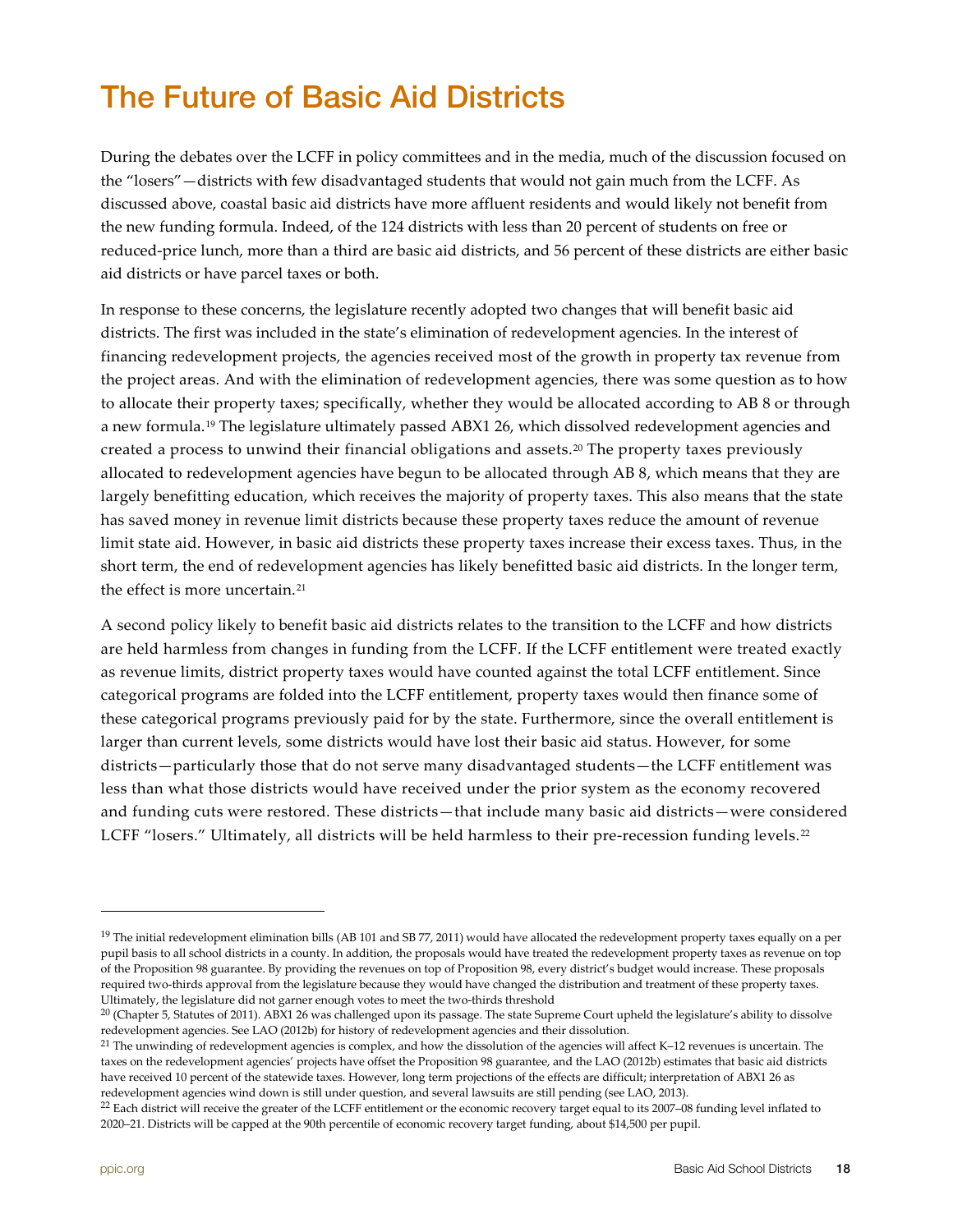Thus, basic aid districts will be guaranteed to receive as much total categorical aid as they received in 2012–13, even if their property taxes exceed the LCFF entitlement.[23](#page-18-2)

Despite the larger LCFF entitlements, some districts will continue to be basic aid districts because their property taxes exceed their entitlement. In the future, basic aid districts may also have higher funding levels relative to revenue limit districts because of the additional property taxes they receive resulting from the termination of the redevelopment agencies. Specifically, the basic aid districts will be receiving the redevelopment agency revenues in addition to their current property taxes. In the revenue limit districts, these revenues will count against state aid from the LCFF. The hold harmless provisions mean that despite a shift in state aid toward districts serving many disadvantaged students, basic aid districts may continue to receive funding levels far above the Constitutional minimums.

### <span id="page-18-0"></span>Modeling the LCFF and Basic Aid Status

As the state restores its prior funding cuts through the LCFF, we would expect recession-induced basic aid districts to drop out of basic aid status. Indeed, back-of-the envelope calculations suggest that the vast majority of recession-induced basic aid districts are likely to drop out of basic aid status upon full implementation of the LCFF.[24](#page-18-3) In contrast, coastal, pre-recession basic aid districts will retain that status (Table 4).

|                   | <b>Basic aid districts</b><br>2010 | <b>Basic aid districts</b><br>2020 | Change (%) |
|-------------------|------------------------------------|------------------------------------|------------|
| Pre-recession     | 93                                 | 87                                 | -6         |
| Recession-induced | 32                                 | 11                                 | -66        |
| New basic aid     |                                    | 3                                  |            |
| Total             | 125                                | 101                                | $-19$      |

#### <span id="page-18-1"></span>TABLE 4 Most basic aid districts will retain their status after LCFF implementation

SOURCES: Author's projections based on information from the [PPIC School Finance Model \(2013\)](http://www.ppic.org/main/dataSet.asp?i=1229), California Department of Finance (2012), Legislative Analyst's Office (2012a, 2012c), and Local Control Funding Formula (Chapter 47, Statutes of 2013).

NOTES: See footnote 25 for model assumptions. The table offers estimated projections, not forecasts or predictions.

These changes vary by the geographic location of the basic aid districts. A larger percentage of coastal basic aid districts will drop out of basic aid status because the vast majority of recession-induced basic aid districts

<span id="page-18-2"></span><sup>&</sup>lt;sup>23</sup> The LAO (2013) explicitly recommended that the legislature reject this aspect of the governor's proposal since it would preserve the historical advantages of basic aid districts. See Department of Finance [\(www.dof.ca.gov/reports\\_and\\_periodicals/district\\_estimate/view.php\)](http://www.dof.ca.gov/reports_and_periodicals/district_estimate/view.php) projections of the likely effect of the formula on basic aid districts.

<span id="page-18-3"></span><sup>&</sup>lt;sup>24</sup> To project basic aid status, I adjusted districts' 2010–11 enrollment by their county's projected percentage change using the Department of Finance 2012 projections for 2020–21 enrollment. I assumed a 1.94 percent annual increase in the LCFF base funding levels as a conservative estimate in the cost-of-living adjustments consistent with the average inflation assumptions in calculating the economic recovery target in the LCFF legislation. To calculate the supplemental and concentration grant, I took the average base rate in 2013–14 (\$7,360) and multiplied it by 0.2 and 0.5 to get a dollar amount per disadvantaged student (\$1,472 for the supplemental and \$3,680 for the concentration grant). That grant amount was then adjusted using the assumption of annual inflation of 1.94 percent. I made no adjustments to the proportion of students in various grade spans; 2010–11 proportions were multiplied by the estimated 2020 student enrollment for each district to estimate enrollments by grade span. I cannot make any adjustments for estimated changes in disadvantaged populations. To calculate the add-on (which retains two large categorical programs but makes the funds general purpose), I took the total 2010–11 revenue for each district for the Targeted Instructional Improvement Block Grant, Home-to-School transportation, and the Small District Bus Replacement programs, without any inflation adjustment. I then calculated a district's total LCFF entitlement by summing each of these parts of the LCFF. To project property tax revenue, I increased 2010–11 local revenues annually by 6 percent, based on the Legislative Analyst's Office November 2012 forecast through 2017–18. I then subtracted property taxes from the LCFF entitlement. I considered any district for which the outcome was negative to be a basic aid district. I did not make any assumptions or adjustments for NSS funding or the economic recovery target, which may affect basic aid status. The projections are consistent with those produced by other school finance experts in private conversations, although they should not be treated as a prediction.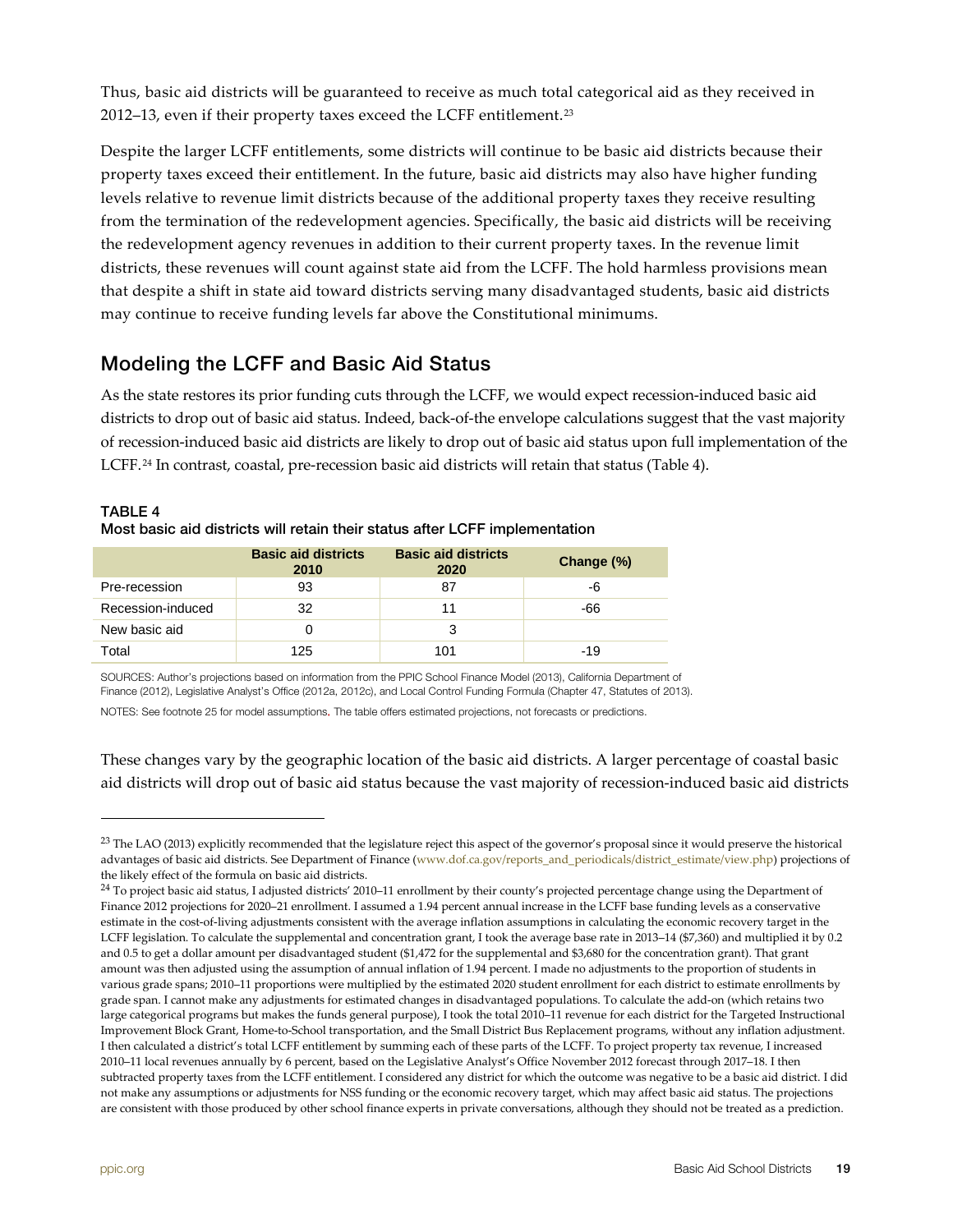are located in coastal counties (Table 5). Of course, this depends largely on the assumptions behind the projections. For example, of the 18 coastal districts that are expected to drop out of basic aid status under the LCFF, 12 are located in the San Francisco Bay Area, which has seen significant growth in its housing market. It may be that property taxes in the Bay Area will grow at an annual rate far above my statewide assumption. In contrast, the three districts that may enter basic aid status upon full implementation of the LCFF are located in inland counties. Property tax growth in these counties, however, may be far below forecasts, in which case these districts may not ultimately become basic aid districts.

|         | <b>Basic aid districts</b><br>2010 | <b>Basic aid districts</b><br>2020 | Change<br>(%) |
|---------|------------------------------------|------------------------------------|---------------|
| Coastal | 88                                 | 70                                 | $-20$         |
| Inland  | 37                                 | 31                                 | -16           |
| Total   | 125                                | 101                                | $-19$         |

#### <span id="page-19-0"></span>TABLE 5 Coastal basic aid districts are more likely to lose basic aid status after LCFF implementation

SOURCES: Author's projections using [PPIC School Finance Model \(2013\),](http://www.ppic.org/main/dataSet.asp?i=1229) California Department of Finance (2012), Legislative Analyst's Office (2012a, 2012c), and Local Control Funding Formula (Chapter 47, Statutes of 2013) NOTES: See footnote 25 for model assumptions. These are estimated projections and are not forecasts or predictions.

Since these simple projections suggest that the vast majority of districts that were basic aid districts prior to the Great Recession will continue to be so in the future, comparing revenue limit and recession-induced basic aid districts to pre-recession basic aid districts may provide insights into the characteristics of basic aid districts upon full implementation of the LCFF. Th[e technical appendix](http://www.ppic.org/content/pubs/other/913MWR_appendix.pdf) provides such information and replicates many of the figures and tables in this report for pre-recession and recession-induced basic aid districts.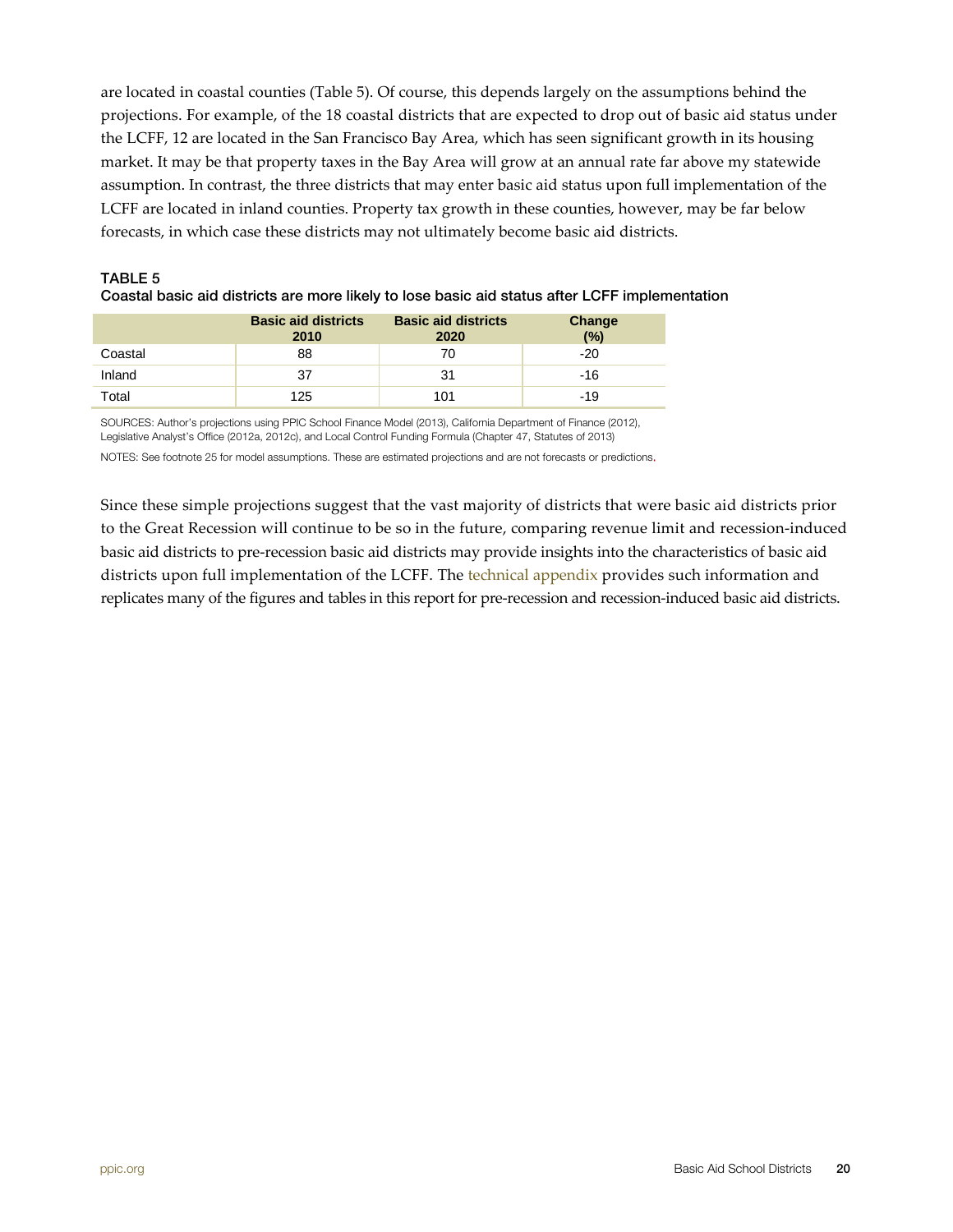# <span id="page-20-0"></span>**Conclusion**

To many Californians, basic aid districts appear inherently unfair. The *Serrano* case was sparked by the link between property wealth and per pupil funding, which led to the creation of revenue limits designed to neutralize differences in wealth and equalize per pupil funding across the state. Revenue limits were largely equalized within types of districts, with a few—typically very small—outliers. And for many reasons, some districts continue to receive much more property taxes per pupil than others do. These reasons include historical factors such as the allocation of property taxes across local governments, higher home values, and fewer students to educate. Although basic aid districts have several advantages, including a more educated population, fewer disadvantaged students, and higher total funding levels than revenue limit districts, basic aid districts do not comprise a homogenous group. Coastal basic aid district have among the most affluent residents in the state. Inland basic aid districts are very small. And some districts have attained basic aid status only because of the budget cuts to revenue limits imposed following the Great Recession. Furthermore, basic aid districts may have higher costs as they compete in their local labor markets or because of diseconomies of scale.

The LCFF is explicitly designed to address some of the prior inequities in per pupil funding in California. It creates statewide base rates to replace revenues limits that, although largely equalized by district type and size, varied across the state for historical reasons. The LCFF addresses a second inequity by providing significantly more resources to disadvantaged students, reflecting the idea that some students may require more resources than others to meet the state standards. Under the LCFF, more-affluent districts will see less growth in state aid, and thus they have been generally regarded as "losers" under the new legislation. However, many of these losers are basic aid districts or districts with parcel taxes, which are characteristics typically associated with a winning situation; and the additional local revenue of these districts may help cushion their transition to a new, statewide funding formula that helps simplify, and hopefully improve, the school finance system in California.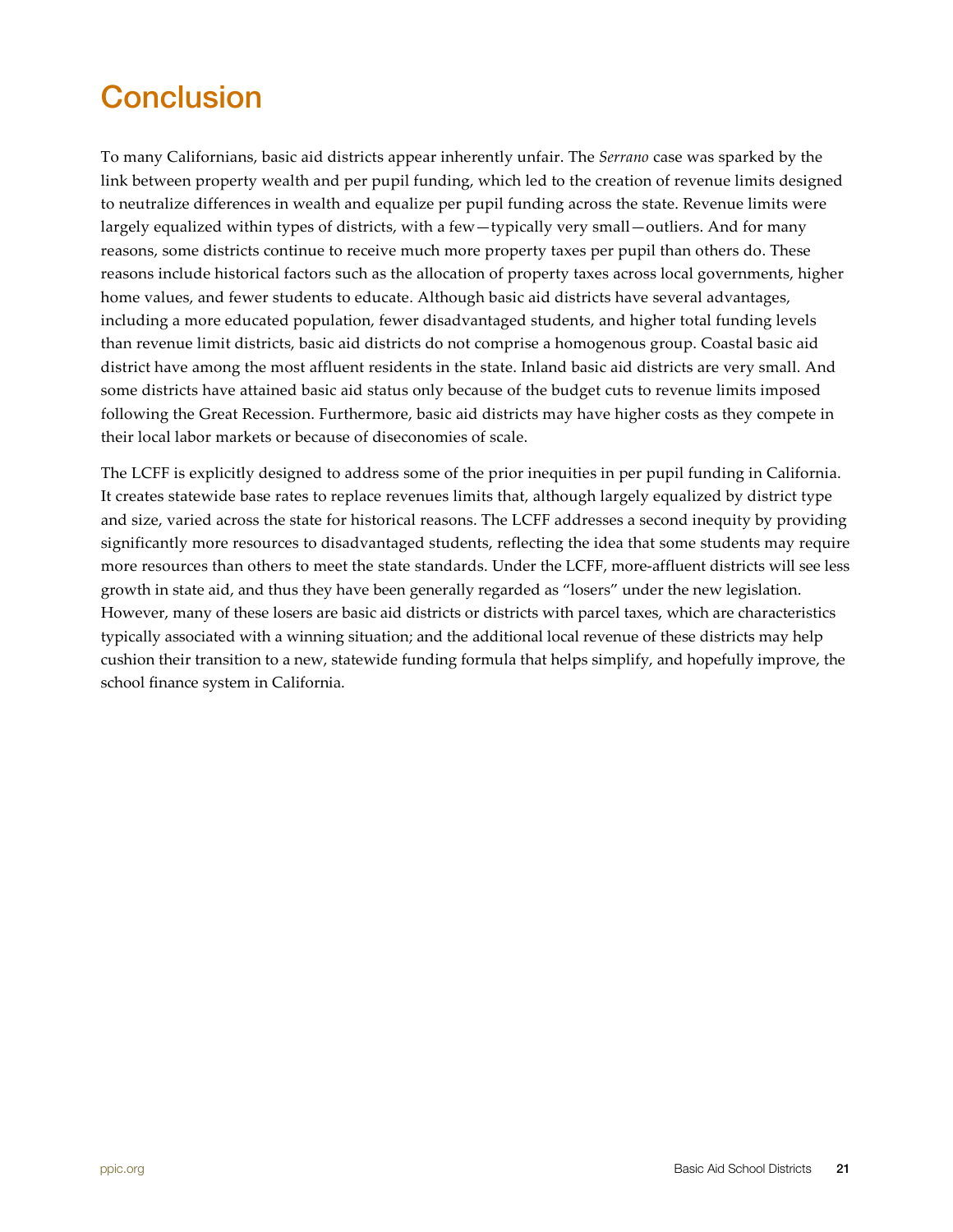## <span id="page-21-0"></span>**References**

- American Community Survey. 2007–2011 ACS 5-year Public Use Microdata Samples. Washington, D.C.: US Census Bureau. Available at [http://factfinder2.census.gov/faces/nav/jsf/pages/searchresults.xhtml?refresh=t.](http://factfinder2.census.gov/faces/nav/jsf/pages/searchresults.xhtml?refresh=t)
- Bohn, Sarah, and Eric Schiff. 2011. *The Great Recession and Distribution of Income in California*. San Francisco: Public Policy Institute of California. Available at[: www.ppic.org/main/publication.asp?i=965.](http://www.ppic.org/main/publication.asp?i=965)
- Brunner, Eric J. 2001. "The Parcel Tax." In *School Finance and California's Master Plan for Education, ed.* Jon Sonstelie and Peter Richardson (Public Policy Institute of California, San Francisco, CA) 187–212. Available at: [www.ppic.org/content/pubs/report/r\\_601jsr.pdf.](http://www.ppic.org/content/pubs/report/r_601jsr.pdf)
- California Board of Equalization. 2012. *California Property Tax: An Overview*. Available at [www.boe.ca.gov/proptaxes/pdf/pub29.pdf.](http://www.boe.ca.gov/proptaxes/pdf/pub29.pdf)
- California Board of Equalization. 2012. "Statistical Appendix." Annual Report 2010–11. Available at [www.boe.ca.gov/annual/2010–11/appendix.html.](http://www.boe.ca.gov/annual/2010–11/appendix.html)
- California Department of Education. 2003. "2003 Budget Act and Related Legislation." Available at [www.cde.ca.gov/fg/fr/eb/ltrba03.asp.](http://www.cde.ca.gov/fg/fr/eb/ltrba03.asp)
- California Department of Education. 2011. 2010–11 School District Revenue Limit Calculation. Second Principal Apportionment. Available a[t www.cde.ca.gov/fg/aa/pa/pa1011.asp.](http://www.cde.ca.gov/fg/aa/pa/pa1011.asp)
- California Department of Education. 2013. "Frequently asked questions regarding the Education Protection Account." Available at [www.cde.ca.gov/fg/aa/pa/pafaq.asp.](http://www.cde.ca.gov/fg/aa/pa/pafaq.asp)
- California Department of Finance. 2012. California Public K–12 Graded Enrollment and High School Graduate Projections by County—2012 Series, Excel Document. Available at [www.dof.ca.gov/research/demographic/reports/projections/k-12.](http://www.dof.ca.gov/research/demographic/reports/projections/k-12)
- Chavez, Lisa, and Louis Freedberg. 2013. *Raising Revenues Locally: Parcel Taxes in California School Districts 1983–2012.* Oakland, CA: EdSource.
- Franchise Tax Board. 2011. "Table B-6: Personal Income Tax Statistics Comparison by County." *2011 Annual Report*, Statistical Appendix Tables. Available at [https://ftb.ca.gov/aboutFTB/Tax\\_Statistics/2011.shtml.](https://ftb.ca.gov/aboutFTB/Tax_Statistics/2011.shtml)
- Freedberg, Louis. 2011. "Q&A: Why disparities exist in some California school districts." *California Watch*, 2 June.
- Johnson, Hans P. 2002. *A State of Diversity: Demographic Trends in California's Regions*. San Francisco: Public Policy Institute of California. Available a[t www.ppic.org/main/publication.asp?i=153.](http://www.ppic.org/main/publication.asp?i=153)
- League of California Cities. 2009. "Fact Sheet: the ERAF Property Tax Shift." Available at [www.californiacityfinance.com/ERAFfacts.pdf.](http://www.californiacityfinance.com/ERAFfacts.pdf)
- Legislative Analyst's Office. 2000. "California's Changing Income Distribution." Available at [www.lao.ca.gov/2000/0800\\_inc\\_dist/0800\\_income\\_distribution.pdf.](http://www.lao.ca.gov/2000/0800_inc_dist/0800_income_distribution.pdf)
- Legislative Analyst's Office. 2006. "Analysis of the 2006–07 Budget Bill: Education." Available at www.lao.ca.gov /analysis\_2006/education/ed\_02\_anl06.html.
- Legislative Analyst's Office. 2011. "How Small Is Too Small? An Analysis of School District Consolidation." Available at [www.lao.ca.gov/reports/2011/edu/district\\_consolidation/district\\_consolidation\\_050211.pdf.](http://www.lao.ca.gov/reports/2011/edu/district_consolidation/district_consolidation_050211.pdf)
- Legislative Analyst's Office. 2012a. "Restructuring the K–12 Funding System." *Analysis of the 2013–14 Budget Bill*. Available at [www.lao.ca.gov/analysis/2013/education/restructuring-k12-funding/restructuring-k12-funding-022213.pdf.](http://www.lao.ca.gov/analysis/2013/education/restructuring-k12-funding/restructuring-k12-funding-022213.pdf)
- Legislative Analyst's Office. 2012b. "The 2012–13 Budget: Unwinding Redevelopment." Available at [www.lao.ca.gov/analysis/2012/general\\_govt/unwinding-redevelopment-021712.pdf.](http://www.lao.ca.gov/analysis/2012/general_govt/unwinding-redevelopment-021712.pdf)
- Legislative Analyst's Office. 2012c. "The 2013–14 Budget: California's Fiscal Outlook." Available at [www.lao.ca.gov/reports/2012/bud/fiscal-outlook/fiscal-outlook-2012.pdf.](http://www.lao.ca.gov/reports/2012/bud/fiscal-outlook/fiscal-outlook-2012.pdf)
- Legislative Analyst's Office. 2013. "The 2013–14 Budget: Proposition 98 Analysis." Available at [www.lao.ca.gov/analysis/2013/education/prop-98/prop-98-022113.aspx.](http://www.lao.ca.gov/analysis/2013/education/prop-98/prop-98-022113.aspx)
- McGhee, Eric, and Margaret Weston. 2013. *At Issue: Parcel Taxes for Education in California*. San Francisco: Public Policy Institute of California. Available a[t www.ppic.org/main/publication.asp?i=1069.](http://www.ppic.org/main/publication.asp?i=1069)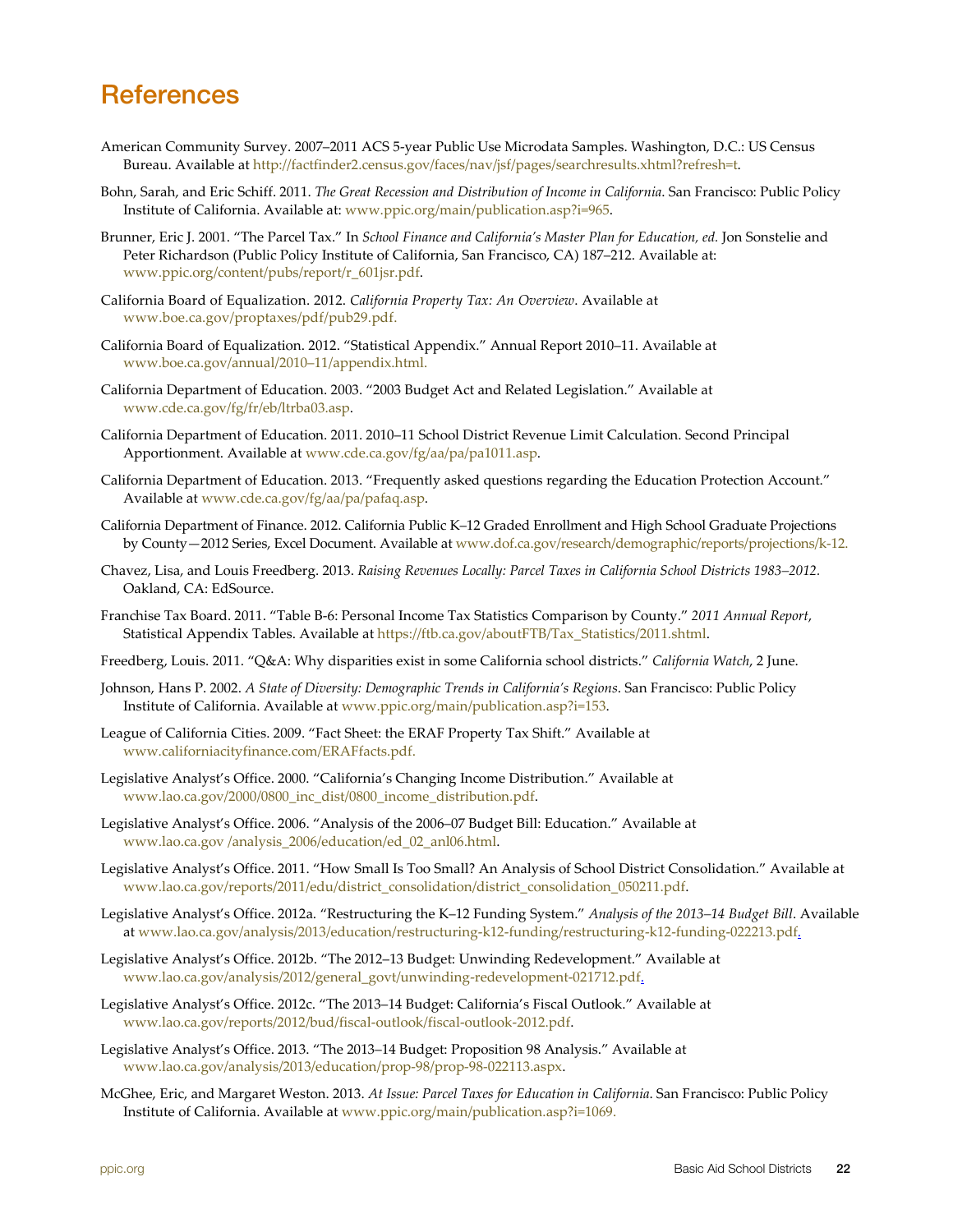Medina, Jennifer. 2012. "In California, Economic Gap of East. vs. West." *The New York Times*, 13 April.

- O'Sullivan, Arthur, Terri A. Sexton, and Steven M. Sheffrin. 1995. *Property Taxes and Tax Revolts: The Legacy of Proposition 13*. New York: Cambridge University Press.
- [PPIC School Finance Model. 2013. Public Policy Institute of California. Available at www.ppic.org/main/dataSet.asp?i=1229.](http://www.ppic.org/main/dataSet.asp?i=1229)
- Rose, Heather, and Ria Sengupta. 2007. *Teacher Compensation and Local Labor Market Conditions in California: Implications for School Funding*. San Francisco: Public Policy Institute of California. Available at [www.ppic.org/content/pubs/op/OP\\_307HROP.pdf.](http://www.ppic.org/content/pubs/op/OP_307HROP.pdf)
- Rose, Heather, and Margaret Weston. 2013. *California School District Revenue and Student Poverty: Moving Toward a Weighted Pupil Funding Formula*. San Francisco: Public Policy Institute of California. Available at [www.ppic.org/main/publication.asp?i=1047.](http://www.ppic.org/main/publication.asp?i=1047)

Rosenblatt, Susannah. 2008. "No funding crisis at these schools." *Los Angeles Times*, 28 April.

Weston, Margaret. 2010. *Funding California Schools: The Revenue Limit System*. San Francisco: Public Policy Institute of California. Available at [www.ppic.org/main/publication.asp?i=921.](http://www.ppic.org/main/publication.asp?i=921)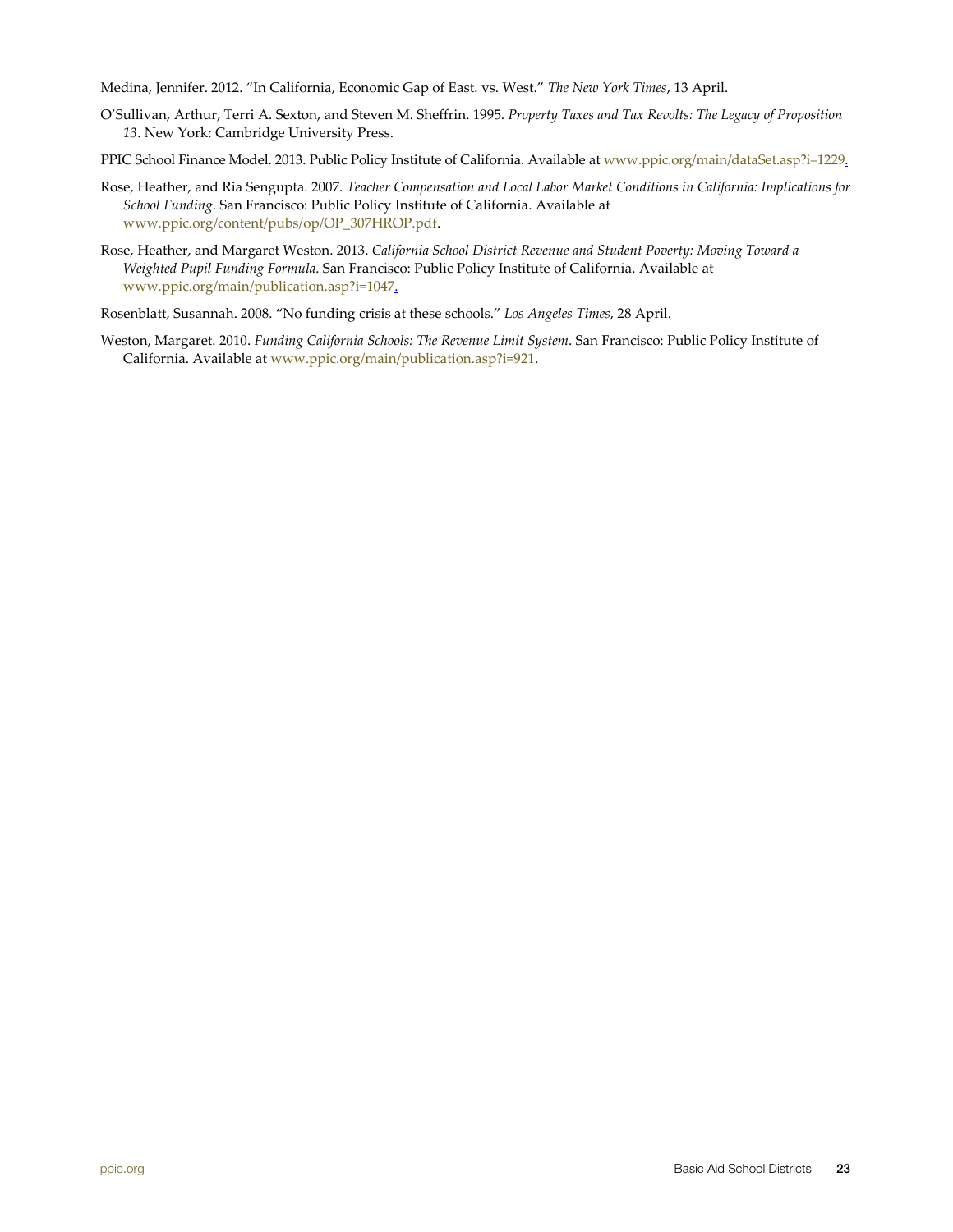## <span id="page-23-0"></span>About the Author

**Margaret Weston** is a research fellow at PPIC's Sacramento Center, where she focuses on K–12 school finance. Before joining PPIC, she taught high school English and drama in Baltimore City Public Schools through Teach For America. She holds a master's degree in teaching from Johns Hopkins University and a master of public policy degree from the University of Michigan. She is pursuing a Ph.D. in school organization and education policy at the University of California, Davis.

## Acknowledgments

I thank Heather Rose for her guidance in the development and execution of this report. I thank Carolyn Chu, Janelle Kubinec, Patrick Murphy, Lynette Ubois, and Paul Warren for their comments on a prior draft, and Gary Bjork and Kate Reber for their editorial support. I would also like to thank The Dirk and Charlene Kabcenell Foundation for their support of my work and outreach around the Local Control Funding Formula.

Research publications reflect the views of the author and do not necessarily reflect the views of the staff, officers, or Board of Directors of the Public Policy Institute of California. All errors are my own.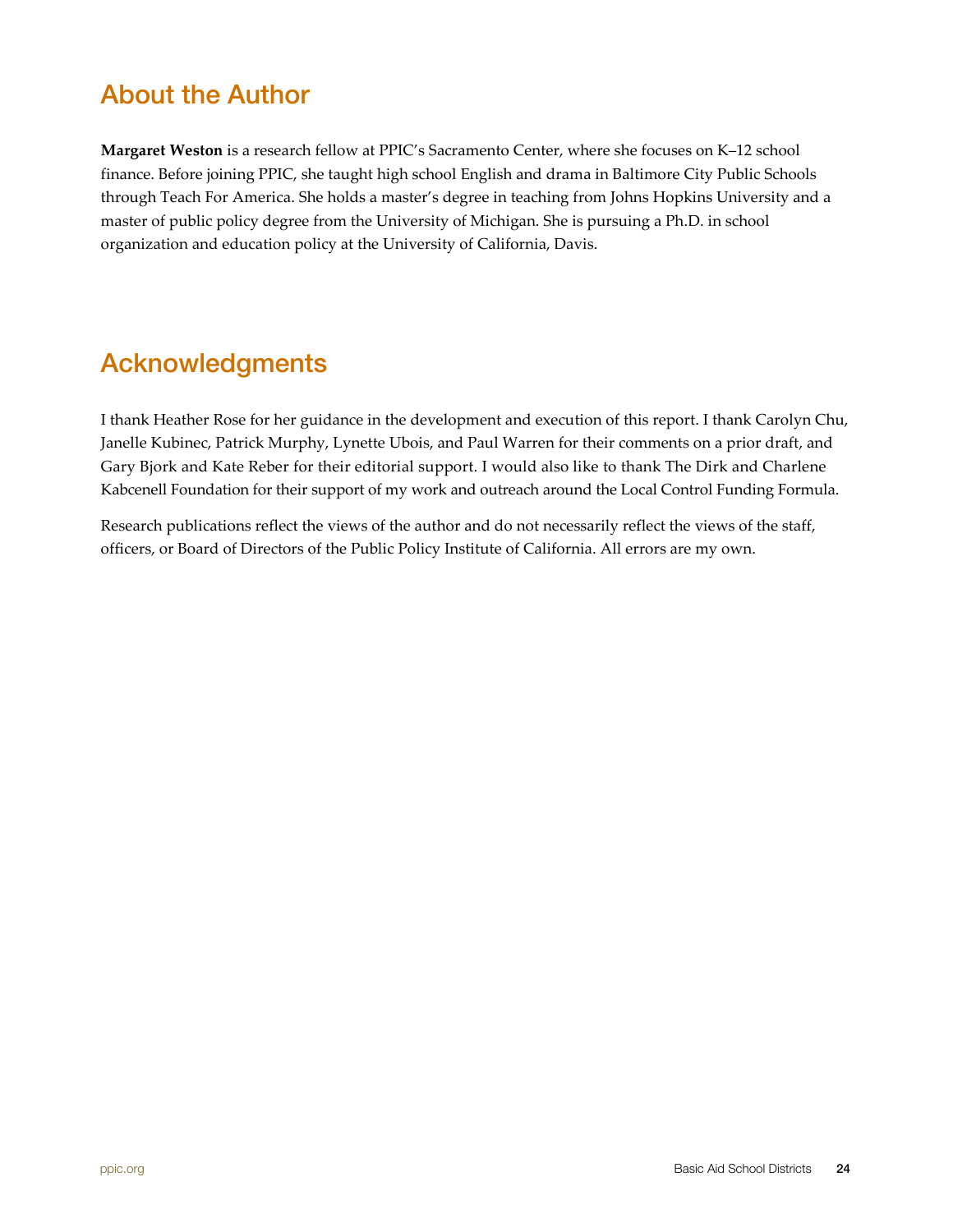#### PUBLIC POLICY INSTITUTE OF CALIFORNIA

Board of Directors

Donna Lucas, Chair Chief Executive Officer Lucas Public Affairs

Mark Baldassare President and CEO Public Policy Institute of California

Ruben Barrales President and CEO GROW Elect

María Blanco Vice President, Civic Engagement California Community Foundation

Brigitte Bren Attorney

Walter B. Hewlett Chair, Board of Directors William and Flora Hewlett Foundation Phil Isenberg Chair Delta Stewardship Council

Mas Masumoto Author and farmer

Steven A. Merksamer Senior Partner Nielsen, Merksamer, Parrinello, Gross & Leoni, LLP

Kim Polese Chairman ClearStreet, Inc.

Thomas C. Sutton Retired Chairman and CEO Pacific Life Insurance Company